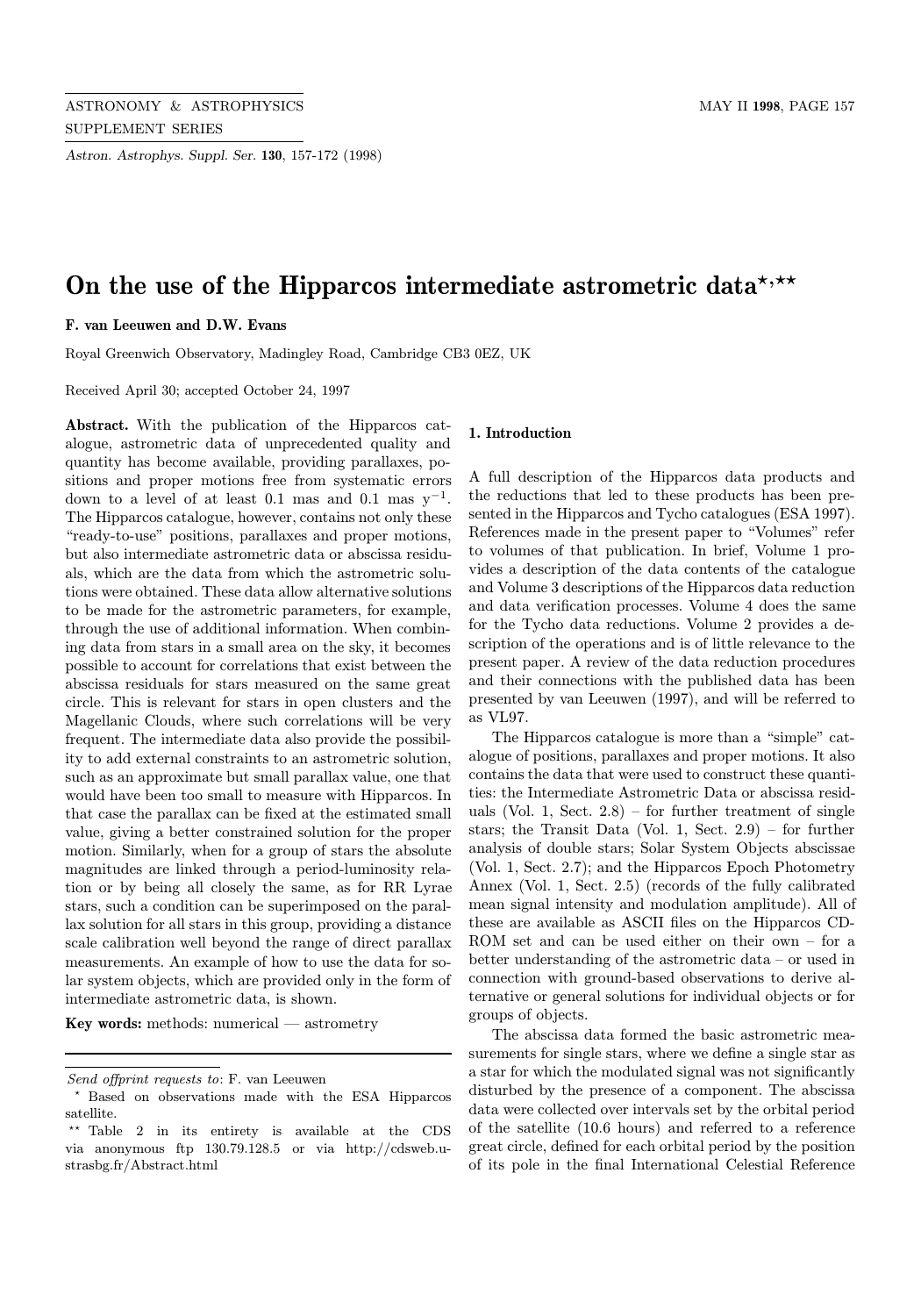System (ICRS). The abscissae are one dimensional positional measurements, meridians of the great circle, where the position of the meridian is very well established (to an accuracy of a few mas), but the position of the object along the meridian is not known (except of course for the a priori knowledge of the positions of objects which were used in obtaining the observations). The abscissae, as observed over the length of the mission, were fitted with a set of astrometric parameters (usually position, parallax and a linear proper motion). Differences between observed and the predicted abscissae based on such models are referred to as abscissa residuals, and were made available in the Intermediate Astrometric Data file on the Hipparcos CD-ROM. For solar system objects the data were only presented in the form of abscissa data. The present paper focusses on when and how to use these intermediate astrometric data, for individual as well as groups of single stars.

Two reasons led to the decision to release the abscissa data: firstly, a small number of solutions provided in the final catalogue are not satisfactory, in particular when proper motions were fitted with a first or even second order function of time, or when a so-called stochastic solution had to be applied (see Sect. 2.4); secondly, correlations between errors on the abscissa estimates exist between measurements on the same reference great circle, most importantly when separations are less than 2-3 degrees (see Vol. 3, Chap. 17 and Sect. 2.2). The publication of the intermediate astrometric data has made it possible to incorporate the original Hipparcos abscissa data in a new solution when, at a later stage, additional observations clarify or constrain the nature of the object. Their publication also allows a proper determination of mean proper motions and parallaxes for stars in clusters and in the Magellanic Clouds, by allowing to fully take into account existing correlations.

The abscissa data allow for a complete reconstruction of the Hipparcos solutions for single stars (see Sect. 4. Thus, if for some reason at a later stage a particular abscissa measurement is considered suspect, then the solution can be repeated without this measurement. Similarly, abscissae rejected for the published solution are still included in the data file and can be recognized from the records and reintroduced if appropriate. If for some reason the parallax or the proper motion of an object is more accurately known already, a new solution can be obtained incorporating this information. In nearby star clusters, ground-based studies have over the years provided differential proper motions with precisions ten times higher than Hipparcos and could be used as external constraints on a new solution. Incorporating this kind of data is, however, not simple due to the distortions that appear to be present in such proper motion determinations (see e.g. Tian et al. 1996).

The present paper shows examples of how the intermediate astrometric data can be used in alternative mod-

els for the astrometric parameters of individual objects or groups of objects. These models are of two kinds: constrained solutions, where one or more parameters are supplemented with or replaced by information obtained from other sources than the Hipparcos Catalogue (Sect. 4); and "combined solutions", where parameters for a selection of stars are solved for in one solution while, when necessary, removing correlations between abscissa residuals (Sect. 6). The latter method may also include constrained parameters, when part of the astrometric parameter solutions for a group of stars is replaced by the solution for a few common parameters, shared by all stars in that group. A simple example is the stars in the LMC. Instead of solving for each star a parallax and a proper motion, it becomes possible to eliminate the parallax from the solution (a parallax of 0.02 mas could not be detected by Hipparcos), and solve for a collective proper motion for all LMC stars together (see e.g. Kroupa & Bastian 1997). The possibility to combine astrometric solutions for groups of stars, provides, in addition, the means to detect intrinsically weaker signals in luminosity calibrations.

A brief review of those aspects of the Hipparcos data that have an immediate bearing on the use and understanding of the intermediate astrometric data is presented in Sect. 2. This is followed by Sect. 3 explaining the information provided in the intermediate astrometric data file, and the proper implementation of these data. Sect. 5 presents methods for analyzing data on the solar system objects. A more extensive review is presented by VL98, and in Volume 3.

## 2. Overview of the Hipparcos Astrometric data

This section provides a summary of data reduction aspects more fully described in Volume 3, primarily in Chapters 5, 9, 11, 14, 16 and 17; in fact, almost any chapter in Volume 3 has some bearing on the results used here. Many details can also be found in VL98. The emphasis will be on understanding the properties of the *Hipparcos* Intermediate Astrometric Data or abscissa records. There are four main aspects:

- 1. the reduction of the photon-counts (Sect. 2.1);
- 2. the great-circle reduction (Sect. 2.2);
- 3. the sphere reconstruction (Sect. 2.3);
- 4. the merging and determination of the astrometric parameters (Sect. 2.4).

In addition, Sect. 5 provides some background to the way the solar system data were obtained and are presented in the catalogue.

A very important aspect of the Hipparcos data reductions was the use of two independent data reduction consortia, NDAC and FAST (see Perryman et al. 1997), each providing what they considered their best final results. The results from the two consortia were merged to form the final catalogue.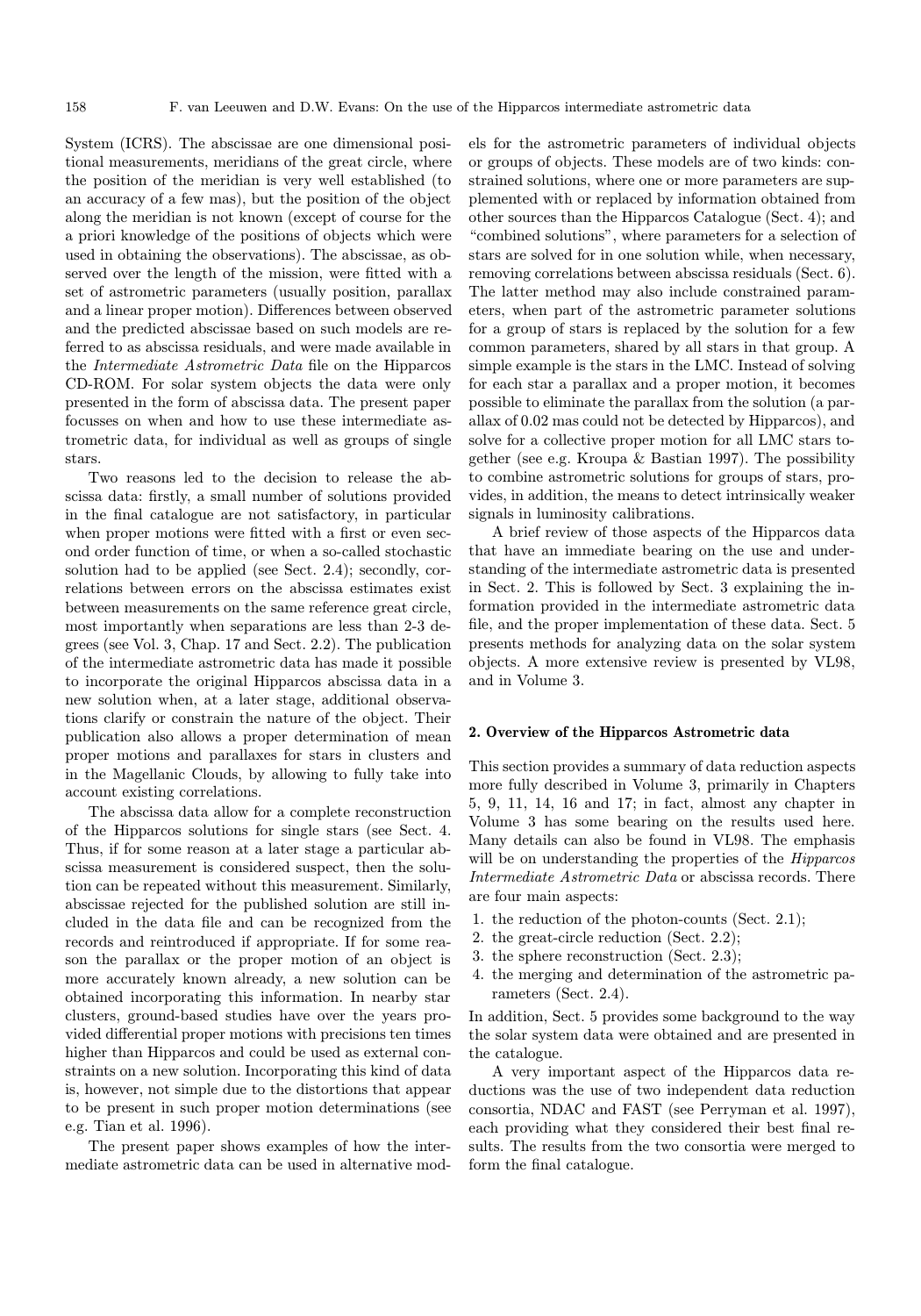There were two kinds of errors affecting the consortia results: errors due to photon noise on the original measurements, and errors due to inadequacies in the calibration methods (instrument modelling) applied by the two groups. The first of these was the same for both sets of consortia results and showed as a correlation between residuals with respect to the accepted solution. Errors resulting from instrument modelling were considered largely uncorrelated due to the different reduction methods used by the two groups. However, some correlation may be expected for these errors too. By combining the results from the two consortia the influence of the uncorrelated (instrument modelling) errors was reduced. This was clearly observed from the parallax results obtained in the merged solution, which showed an improvement relative to the individual consortia results.

Another important aspect of the Hipparcos instrument was the scanning law and the two entrance pupils, projecting images on the same focal plane, observing only objects selected from the pre-defined Hipparcos Input Catalogue (ESA 1992). These provisions made it possible to measure very precisely large angular distances on the sky and allowed for the determination of a rigid optical reference frame and the measurement of absolute parallaxes. This all-sky rigidity and reliability makes it possible to combine the intermediate astrometric data from all parts of the sky in a single solution into an essentially distortion free all sky (or small field) solution. The two entrance pupils did imply, however, that occasionally observations were disturbed by an image from the other field of view.

#### 2.1. The photon-count reductions

The main signal of the Hipparcos observations was obtained from the sampling of the light of stellar images passing over a modulating grid of 2688 lines. The sampling used a photon counting image dissector tube (IDT), which used a small sensitive area (30 arcsec diameter, the instantaneous field of view) that could follow a stellar image during its transit through the 0.9 by 0.9 degrees field of view and also be moved very quickly from one object to another. Thus, almost simultaneous observations were obtained for up to 10 stars at any one time. The modulated signal for a single stellar image could be accurately described by a zero-level and first and second harmonic modulation, with well calibrated relations between the amplitude ratio and phase difference of the first and second harmonic. The phase  $v$  of the modulated signal (either based on the first harmonic only, as was done by NDAC, or based on the first and second harmonic, as was done by FAST) provided a transit time estimate across a reference slit: the fundamental input for the astrometric measurements. Differences between the two methods were largely eliminated from the final results through the calibrations of instrument parameters, but do reflect in differences of accuracies between FAST and NDAC abscissae (see VL98). The transit times were related to positions on the sky through the reconstructed satellite attitude. The position of the reference slit with respect to which the phase was determined was derived from the satellite attitude and the a-priori or updated catalogue position. The astrometric data was further reduced by the Great Circle Reduction process to one measurement (abscissa) per orbital period (see next section).

The mean signal level and modulation amplitude were processed in the photometric reductions and provided the data for the  $Hp_{dc}$  and  $Hp_{ac}$  magnitudes respectively. The reduced photometric data were combined in field transit magnitudes, which are presented in the Hipparcos Epoch Photometry Annex (HEPA) and the Hipparcos Epoch Photometry Annex Extension (HEPAE).

The modulated signal could be affected by images close enough to the target image to be visible at the same time by the IDT. Such images could be either due to duplicity of the star or to accidental superimposition of an image from the other field of view. The composite image would still fit the same modulation model, but the relations between the mean intensity level and the modulation parameters were altered. The modulation phases were no longer directly linked to the transit time of an image, and special processing was required to handle observations of the double and multiple stars, while data associated with accidental superimpositions had to be discarded. A related source of signal disturbance was caused by stray light, resulting from very bright stars at larger distances (up to a few hundred arcsec). These effects were corrected for approximately. Exact corrections were impossible due to the very limited knowledge of the sensitivity of the IDT instantaneous field of view at larger distances from its centre.

Information on recognized accidental superimpositions by one or more images from the other field of view is provided in the Hipparcos Epoch Photometry Annex Extension file, HEPAE. This information can be related to the data in the Intermediate Astrometric Data file through a comparison of epochs: the astrometric reference epoch 1991.25 corresponds to photometric epoch JD 2448349.0625. It has to be realized, however, that in combining field transit data to abscissae individual data points that were affected by spurious images from the other field of view were in many cases rejected.

A further source of signal disturbance, although for only a very small number of objects, was due to the presence of planetary nebulae around some stellar images. These could disturb the signal depending on the scan direction in a way that is difficult to reconstruct or interpret. The average effect was a relative decrease of the modulation amplitudes of the signal, which can be recognized from the HEPA/HEPAE files by comparing the magnitudes derived from the zero-level intensities  $(dc$ -magnitudes in the HEPA file) with the simultaneously derived magnitudes from the modulation amplitude (ac-magnitudes in the HEPAE file). Disturbance by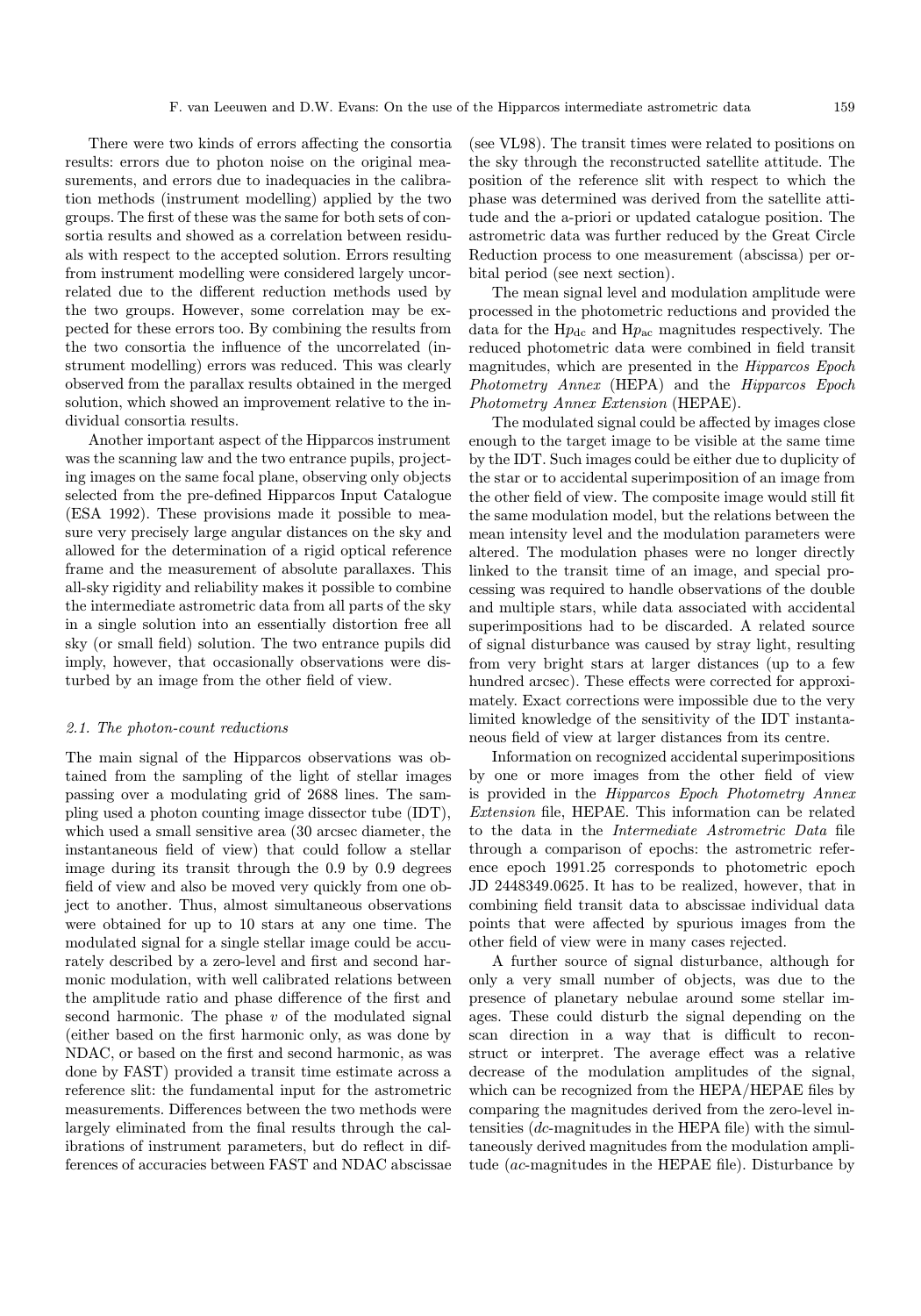a planetary nebula leads to too bright dc-magnitudes in comparison with the ac-magnitudes. Deviations from circular symmetry led to distortions on the phase estimates, and few of these objects have reliable astrometric solutions.

Detailed analysis of the first and second harmonics (phases and amplitudes) in the modulated signal led to the discovery of several thousands of double stars. Signals for double stars were processed separately by both NDAC and FAST, but only FAST carried all these signals along into the great-circle reductions. For this reason, only FAST abscissae are available for most of the double stars. It should be realized, however, that, depending on the magnitude difference and the separation, the interpretation of these double star abscissae can often be ambiguous due to the complexity of the signal. The Transit Data file (Vol. 1, Sect. 2.9) has preserved the case history files for 35 535 known or suspected double or multiple stars as obtained by NDAC, permitting a revised interpretation of these data too (Vol. 1, Sect. 2.9).

## 2.2. The great-circle reductions

The aim of the great-circle reductions was to obtain from the modulation phases  $v_i$ , obtained from the IDT signals over a period of 4 to 8 hours, precise abscissae on a reference great circle (van der Marel & Petersen 1992). In the process the instrument parameters, describing the relation between a position on the sky and a position on the modulating grid, were calibrated. The most noticeable of the instrument parameters was the basic angle between the two fields of view. The great-circle reduction process used star positions, initially taken from the Hipparcos Input Catalogue (ESA 1992) and later from preliminary mission results, together with orbital parameters for the Earth and the satellite and the reconstructed attitude of the satellite. This information was used to transform the phases  $v$  to the proper slit positions on the modulating grid, thus obtaining preliminary abscissae from the phase measurements. The great-circle reduction process determined the scan phase of the instrument as a function of time, and relative to this scan-phase the averaged star abscissae. Between 5 and 90 measurements could contribute to a single abscissa determination. The great-circle reduction process can be summarized by the following equation (which was applied to every single scan-phase determination):

$$
\Delta G_{ik} = \frac{\partial G_{ik}}{\partial v_i} \Delta v_i + \frac{\partial G_{ik}}{\partial \psi_k} \Delta \psi_k + \frac{\partial G_{ik}}{\partial d'} \Delta d + \epsilon_{ik},\tag{1}
$$

where  $G_{ik}$  is the grid coordinate of the star (the mean position on the grid during the observation as derived from its apparent position, the scan phase estimate and the reconstructed satellite attitude).  $\psi_k$  is the along-scan attitude correction and  $d$  is the vector of instrument parameters. The very smooth motions of the satellite (except at times of thruster firings) allowed for the use of cubic splines to fit locally the corrections  $\Delta \psi_k$  to the original star-mapper-based attitude reconstruction, and thus to reconstruct very precisely the abscissae along the great circle. However, the attitude corrections used the same abscissa data, and as a result there are correlations between the errors on the final abscissae and the attitude corrections. This propagated into correlations of abscissae errors for stars affected by the same attitude errors. Due to the two fields of view, abscissae errors for stars very close together on the sky, as well as for stars separated by 58 degrees (the basic angle) and multiples thereof, are found to be correlated (see Fig. 1). A preliminary study of these correlations was presented in Volume 3, Chapter 17. The correlations were re-investigated at a higher spatial resolution and taking into account the projection of the stellar separation to an abscissa difference. Also investigated was the influence of the length of the time interval covered by the data included in each great-circle reduction run. It was expected that correlations would be much stronger for short sets that for long sets. As the actual length of the data stretches was not available, the number of stars per great circle was used instead as an indicator of long and short sets. There were other aspects too, that affected the quality of the great-circle results, but these are difficult to reconstruct from the published data. They concern gaps in the data due to occultations (a major problem for great circles with small inclinations with respect to the ecliptic), and problems with the attitude reconstruction due to high background levels. Most of these problems reflect in individual abscissa accuracies.

Only stars with a standard 5-parameter solution were used in the determination of the correlations. On each great circle there are mostly between 900 and 2000 such stars (extremes run from 27 to 2110 stars for NDAC, and 295 to 2027 stars for FAST). Only in one situation were these correlations both significant and able to accumulate and affect a discussion of Hipparcos astrometric data: for stars in a small field (a few degrees diameter, like an open cluster or the Magellanic Clouds). For any other separation the correlation between measurements for a pair of stars seldom repeated themselves over the mission, and the cumulative effect was very small (stars at a separation of 180◦ also accumulated a correlation, but at that separation the correlations were rather small). The strength of the correlations diminished when the time span covered by the data became longer. The increase in data decreased the degrees of freedom for the along-scan attitude improvements. The actual time span covered by each RGC is not recorded in the data files, but reflects in the number of stars included in each RGC. Figure 2 shows the correlations for short separations and for different ranges in dataset length. In particular for NDAC the increase in the correlations was strong for shorter datasets, reflecting one of the differences in the data reduction approach. The correlations were fitted with a polynomial in even powers of s, the abscissa separation measured in units of 4 degrees.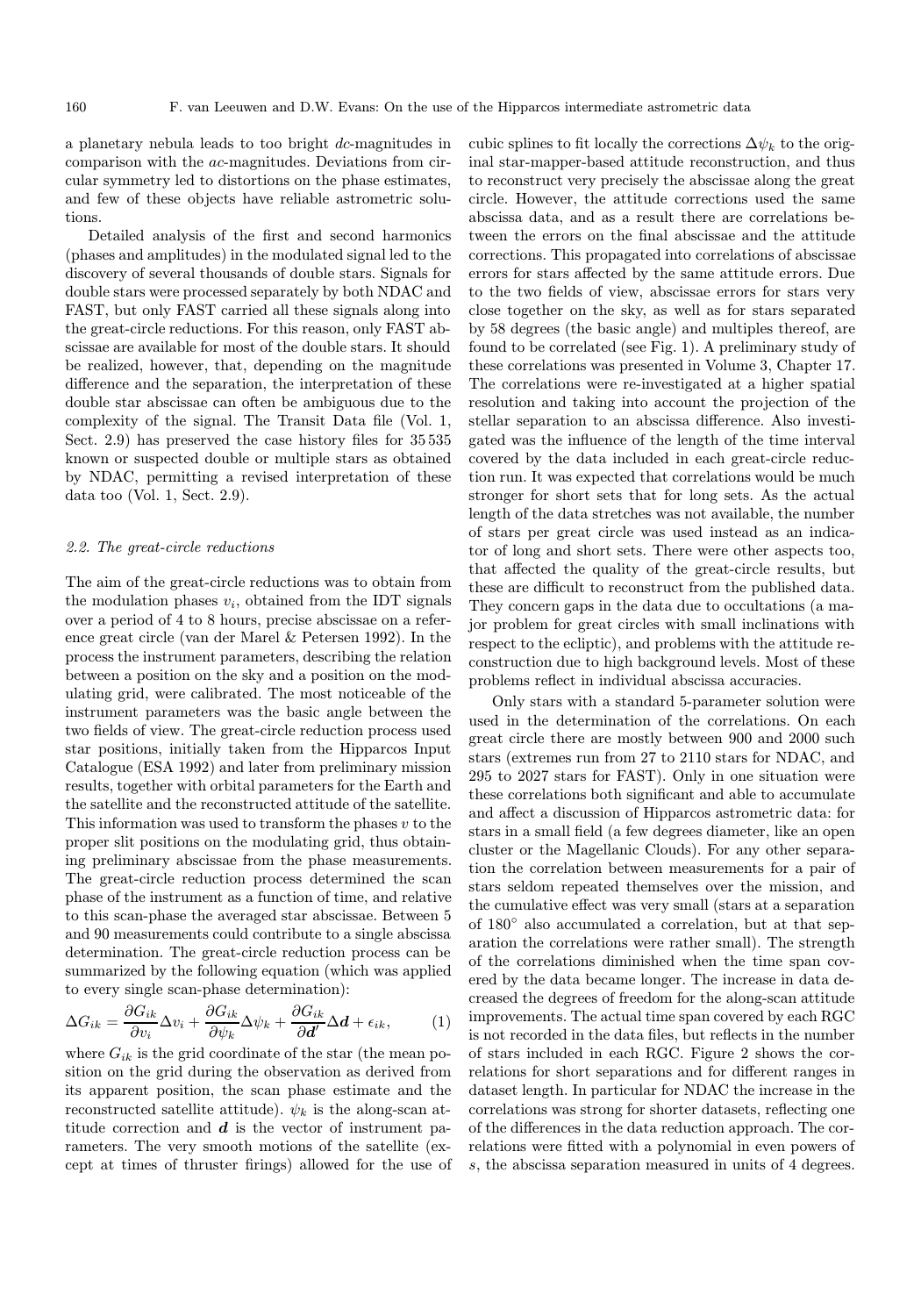

Fig. 1. The correlation coefficient of the abscissa residuals, as a function of the separation on the reference great circle, for all datasets. The NDAC curve can be distinguished from the FAST curve by its lower minima, and higher maxima, differences that become more pronounced as datasets get shorter

Table 1. Functional representations of the correlation coefficients at short abscissa distances for different lengths of datasets. The lengths of the sets are indicated by  $n_5$ , which is the number of abscissae residuals accepted from 5-parameter solutions (Col. I in Table 2)

| $\langle n_5 \rangle$ | Consort.    | 1      | $s^2$     | $\,s^4$ | $s^6$     | $s^8\,$ | $s^{10}$  | $s^{12}$ |
|-----------------------|-------------|--------|-----------|---------|-----------|---------|-----------|----------|
| 600                   | <b>FAST</b> | 0.5931 | $-0.7801$ | 0.7846  | $-0.4452$ | 0.1313  | $-0.0189$ | 0.00105  |
|                       | <b>NDAC</b> | 0.5678 | $-0.7292$ | 0.5518  | $-0.2545$ | 0.0653  | $-0.0085$ | 0.00044  |
| 900                   | FAST        | 0.3290 | $-0.6231$ | 0.5589  | $-0.2817$ | 0.0771  | $-0.0106$ | 0.00058  |
|                       | <b>NDAC</b> | 0.4152 | $-0.7237$ | 0.6163  | $-0.3050$ | 0.0836  | $-0.0117$ | 0.00064  |
| 1200                  | FAST        | 0.2423 | $-0.5591$ | 0.5266  | $-0.2689$ | 0.0741  | $-0.0103$ | 0.00056  |
|                       | <b>NDAC</b> | 0.2962 | $-0.5792$ | 0.4721  | $-0.2229$ | 0.0594  | $-0.0081$ | 0.00044  |
| 1500                  | <b>FAST</b> | 0.2041 | $-0.4931$ | 0.4652  | $-0.2343$ | 0.0636  | $-0.0087$ | 0.00047  |
|                       | <b>NDAC</b> | 0.2362 | $-0.4962$ | 0.4103  | $-0.1925$ | 0.0506  | $-0.0068$ | 0.00037  |
| 1800                  | <b>FAST</b> | 0.1860 | $-0.4747$ | 0.4742  | $-0.2500$ | 0.0701  | $-0.0099$ | 0.00054  |
|                       | <b>NDAC</b> | 0.2006 | $-0.4518$ | 0.3961  | $-0.1920$ | 0.0512  | $-0.0070$ | 0.00038  |
| 2100                  | <b>FAST</b> | 0.1790 | $-0.4837$ | 0.4964  | $-0.2632$ | 0.0735  | $-0.0102$ | 0.00056  |
|                       | <b>NDAC</b> | 0.1759 | $-0.3913$ | 0.3703  | $-0.1928$ | 0.0538  | $-0.0075$ | 0.00041  |

The fits only cover the separation range 0 to 6 degrees, i.e. s ranging from 0 to 1.5. The results of those fits are summarized in Table 1. Table 2 (here only represented by an extract of the complete file, which is available electronically via the CDS) provides for each reference great circle the numbers of accepted and rejected abscissae. These data can also be used as an indicator of (the very few) generally unreliable reference great circles, by comparing the numbers of accepted and rejected observations. Section 6 shows how these correlations can be incorporated in a determination of a common proper motion or parallax for a group of stars with small separations on the sky.

The result of the great-circle reductions was a set of 2341 great circles. They cover a time-span of 2768 orbits or 1230 days. Not every great circle was reduced by both consortia. Due to a tape delivery problem that was detected too late, the NDAC reductions are not available for 4 RGCs towards the end of the mission, while in a few cases an RGC is missing in the FAST reductions due to problems with the data reductions. In most cases this concerned RGCs with small numbers of stars. Instrument parameters were not solved for when numbers of stars were low. They were interpolated from neighbouring, better determined solutions. For 2247 RGCs data is available from both consortia; for 15 RGCs data is only available from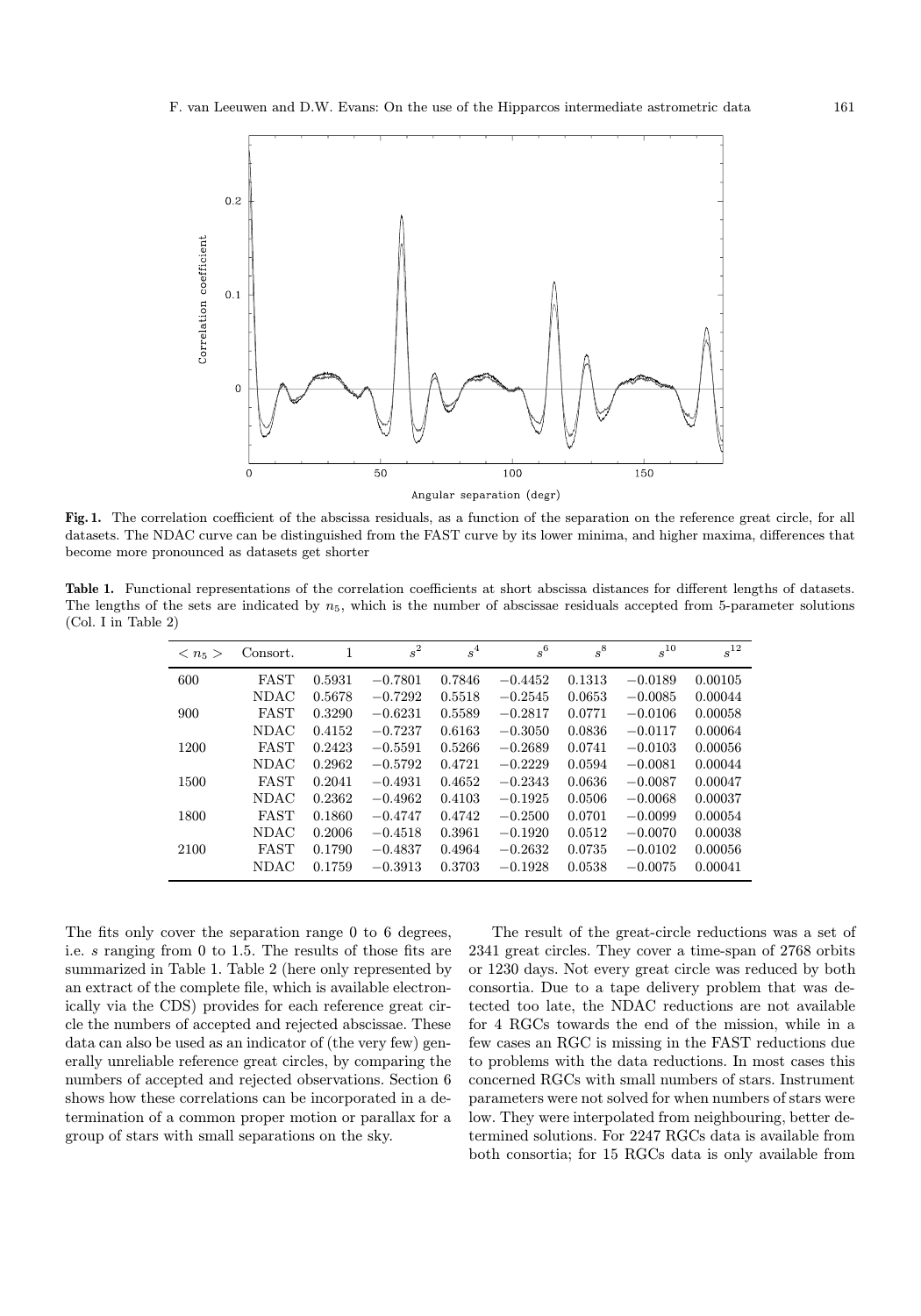Table 2. Numbers of abscissa residuals per orbit, split into three types of solutions: (I) type 5; (II) types 7, 9 and X; and (III) types C, V, O and −. In the first two cases the numbers of accepted and rejected residuals are given. For the third case only the number of abscissae was available. Only an extract of the Table is presented here. The full version is available in electronic form through the CDS

|       | <b>NDAC</b> |                |             |                  |        | <b>FAST</b>    |                |                |                  |                |
|-------|-------------|----------------|-------------|------------------|--------|----------------|----------------|----------------|------------------|----------------|
|       | T           |                | $_{\rm II}$ |                  | III    | I              |                | П              |                  | Ш              |
| Orbit | accep.      | rejec.         | accep.      | rejec.           | accep. | accep.         | rejec.         | accep.         | rejec.           | accep.         |
|       | $(n_5)$     |                |             |                  |        | $(n_5)$        |                |                |                  |                |
| 1     | 1364        | 6              | 48          | $\overline{2}$   | 121    | $\overline{0}$ | $\overline{0}$ | $\overline{0}$ | $\overline{0}$   | $\Omega$       |
| 48    | 1270        | 6              | 45          | $\boldsymbol{0}$ | 91     | 1169           | 3              | 42             | $\overline{0}$   | 129            |
| 50    | 1393        | $\overline{0}$ | 64          | $\overline{2}$   | 104    | 789            | $\Omega$       | 41             | $\overline{0}$   | 100            |
| 51    | 958         | 1              | 38          | $\boldsymbol{0}$ | 74     | 965            | 1              | 40             | $\boldsymbol{0}$ | 142            |
| 52    | 1207        | 9              | 64          | $\boldsymbol{0}$ | 110    | 1051           | 3              | 58             | $\boldsymbol{0}$ | 161            |
| 53    | 1160        | $\overline{2}$ | 57          | $\boldsymbol{0}$ | 90     | 944            | $\overline{2}$ | 50             | $\boldsymbol{0}$ | 128            |
| 54    | 1200        | 6              | 54          | $\boldsymbol{0}$ | 93     | 1156           | $\overline{4}$ | 56             | $\overline{0}$   | 163            |
| 55    | 1245        |                | 56          | $\boldsymbol{0}$ | 102    | 1218           | 3              | 56             | $\boldsymbol{0}$ | 169            |
| 56    | 1282        | 7              | 73          | 1                | 114    | 1175           | $\overline{4}$ | 72             | $\overline{0}$   | 180            |
| 57    | 1400        | 3              | 70          | $\overline{0}$   | 112    | 896            | 4              | 51             | $\overline{0}$   | 119            |
| 59    | 1166        | 27             | 50          | 1                | 93     | 860            | 174            | 41             | 5                | 130            |
| 60    | 959         | 3              | 36          | $\boldsymbol{0}$ | 83     | $\overline{0}$ | $\overline{0}$ | $\mathbf{0}$   | $\boldsymbol{0}$ | $\overline{0}$ |
| 63    | 1314        | 8              | 64          | $\boldsymbol{0}$ | 129    | 1325           | 3              | 66             | $\overline{0}$   | 195            |
| 64    | 1475        | 4              | 59          | $\boldsymbol{0}$ | 115    | 1461           | 4              | 60             | $\boldsymbol{0}$ | 192            |
| 65    | 1497        | 5              | 51          | $\boldsymbol{0}$ | 136    | 981            | 3              | 35             | $\boldsymbol{0}$ | 162            |

the FAST consortium; while for 79 RGCs data is only available from the NDAC consortium.

## 2.3. The sphere solution

The main task for the sphere solution (Vol. 3, Chap. 16) was to establish reference zero points for all reference great circles, and to remove or calibrate any features left behind by the preceding processing. Although, as part of the sphere reconstruction, astrometric parameters were calculated, these are not the parameters presented in the catalogue. They were used to check the consistency between the solutions of the two consortia and to detect any gridstep ambiguities left over from the great-circle reduction. The result of the sphere reconstruction was, therefore, the original great-circle reduction data, with calibrated zero points and corrected systematic defects.

A comparison between the final Hipparcos and Tycho results seems to indicate the presence of grid-step ambiguities for 57 stars in the final catalogue (Vol. 4, Chap. 11). These stars can be solved for again by using the Tycho data as starting points and allowing corrections of multiples of ±1.2074 arcsec on some or all of the abscissae.

## 2.4. Merging and astrometric parameter determination

Before any merging of data took place, the results from the two consortia had to be rotated to a common reference frame. This was done through the use of orthogonal rotations in positions and proper motions. As a first step, the formal errors on the FAST and NDAC data were investigated as functions of magnitude and quoted errors. The quoted errors were adjusted statistically to give the expected unit weight variances. Next, the correlation between the FAST and NDAC abscissa residuals were determined and applied. Astrometric solutions were made using the abscissae obtained by both consortia by incorporating the correlation coefficients. All solutions were tested for the necessity to allow a non-linear proper motion. In this process apparently outlying residuals or pairs of residuals were removed, and these can be recognized as such in the abscissa records. Solutions were accepted as either the standard 5-parameter model (two positional parameters, parallax and two proper motion parameters), the 7-parameter model (proper motion changing linearly with time) or in exceptional cases the 9 parameter model (proper motion changing quadratically with time). When none of these models provided an acceptable solution, and the star was not recognized as a double star, a so-called stochastic solution (indicated by "X") was applied. In this solution, the 5-parameter model was implemented to the observed abscissae, but with the estimated errors on these abscissae artificially increased by adding quadratically "cosmic noise" until a satisfactory solution was obtained. The level of "cosmic noise" added is preserved in the DMSA part X, described in Sect. 2.3 of Volume 1. Any such solution has to be treated with great care. Likely interferences causing this "cosmic noise" are orbital motion (Bastian & Bernstein 1995; Bernstein 1997) and the presence of a planetary nebula. In all these cases the information provided in the Intermediate Astrometric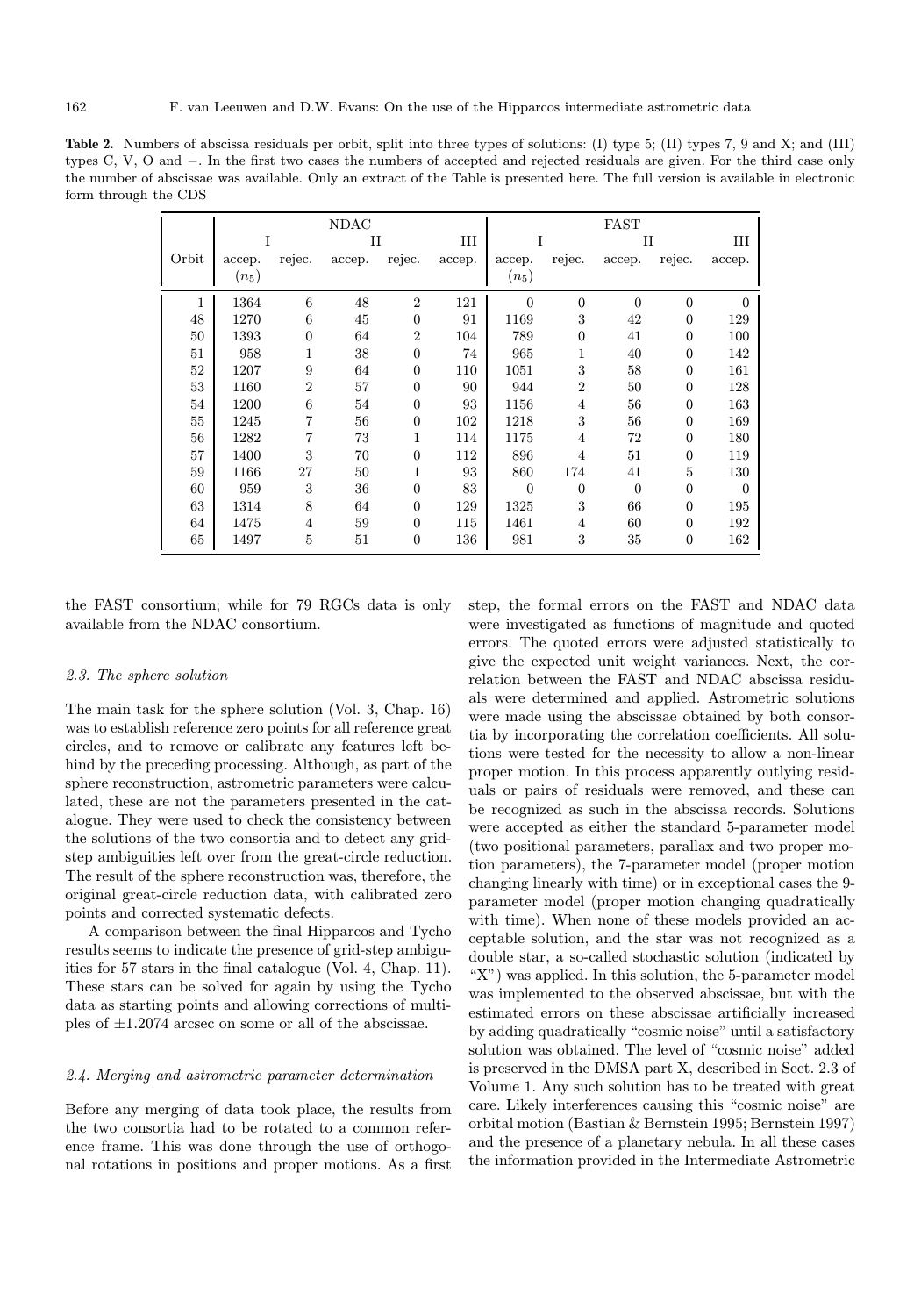

Fig. 2. The abscissa residuals correlation coefficient for small separations in data sets of different lengths. Top: short datasets; middle: medium length data sets; bottom: long datasets, as defined in Table 1. Crosses represent FAST data, open squares represent NDAC data. Also shown are the fits as given in Table 1

Data file allows for a full reconstruction of the solution and its covariance matrix through the mechanism described in Sect. 3. Stars with solutions of type "O" (orbital solutions) or "-" (no astrometric solution) may also use the abscissae records. This is not the case for two other types of solutions, indicated with "C" and "V". These represent a component solution and a "variability induced mover" respectively. The latter type stands for a small number of objects where duplicity was inferred by a photocentric motion caused by the variability of one of the components.

Finally, all results were transformed to the International Celestial Reference System (ICRS). This transformation was based mainly on very high accuracy radio positions and proper motions for a small set of radio stars (see Vol. 3, Chap. 18 and Kovalevsky et al. 1997).

# 3. The intermediate astrometric data or abscissa residuals

# 3.1. The general solution

The details of the intermediate astrometric data file are described in Volume 1, Sect. 2.8, the file itself is available on disc 5 of the ASCII CD-ROM set. The file contains the data from which the astrometric parameters for single stars, as presented in the main catalogue, were derived through the fitting of one of the models described in Sect. 2.4. The model used is indicated for each star, both in the main catalogue and the intermediate astrometric data file.

A model fitted to the abscissae is described in the form of the expected changes in the abscissa positions,  $v_i$ , as a result of changes in each of the model parameters  $a_j$ . Collecting all abscissa residuals in a vector  $v$ , the following relation is obtained:

$$
\Delta v = \sum_{j=1}^{n} \frac{\partial v}{\partial a_j} \Delta a_j + \epsilon,
$$
\n(2)

which is solved through minimizing the  $\chi^2$ , the sum of the squares of the residuals:

$$
\chi^{2} = \left(\Delta v - \sum_{j=1}^{n} \frac{\partial v}{\partial a_{j}} \Delta a_{j}\right) \mathbf{V}^{-1} \left(\Delta v - \sum_{j=1}^{n} \frac{\partial v}{\partial a_{j}} \Delta a_{j}\right), (3)
$$

as a function of the parameter corrections  $\Delta a_i$ . V is the covariance matrix of the abscissa residuals. In the Hipparcos Catalogue the standard errors on the parameters have been calculated assuming the predicted  $\chi^2$  value, i.e. using an assumed standard error for the solution of 1.0 rather than the observed value, which may be larger or smaller than 1.0. In the presence of the variance matrix  $\mathbf{U} = \mathbf{V}^{-1},$  the minimization of  $\chi^2$  results in  $k=1,n$ equations of the type:

$$
\sum_{j=1}^{n} \left(\frac{\partial \mathbf{v}}{\partial a_k}\right)' \mathbf{U} \left(\frac{\partial \mathbf{v}}{\partial a_j}\right) \Delta a_j = \left(\frac{\partial \mathbf{v}}{\partial a_k}\right)' \mathbf{U} \Delta \mathbf{v},\tag{4}
$$

which constitute the so-called normal equations. The matrix U is symmetric and can be factorized as:

$$
\mathbf{U} = \mathbf{T}' \mathbf{T},\tag{5}
$$

where  $T$  is a lower triangular matrix (see e.g. Bierman 1977). The matrix  $\mathbf T$  is called the square root of  $\mathbf U$ , and can be obtained using e.g. the Cholesky decomposition algorithm, as described by Bierman. After replacing U by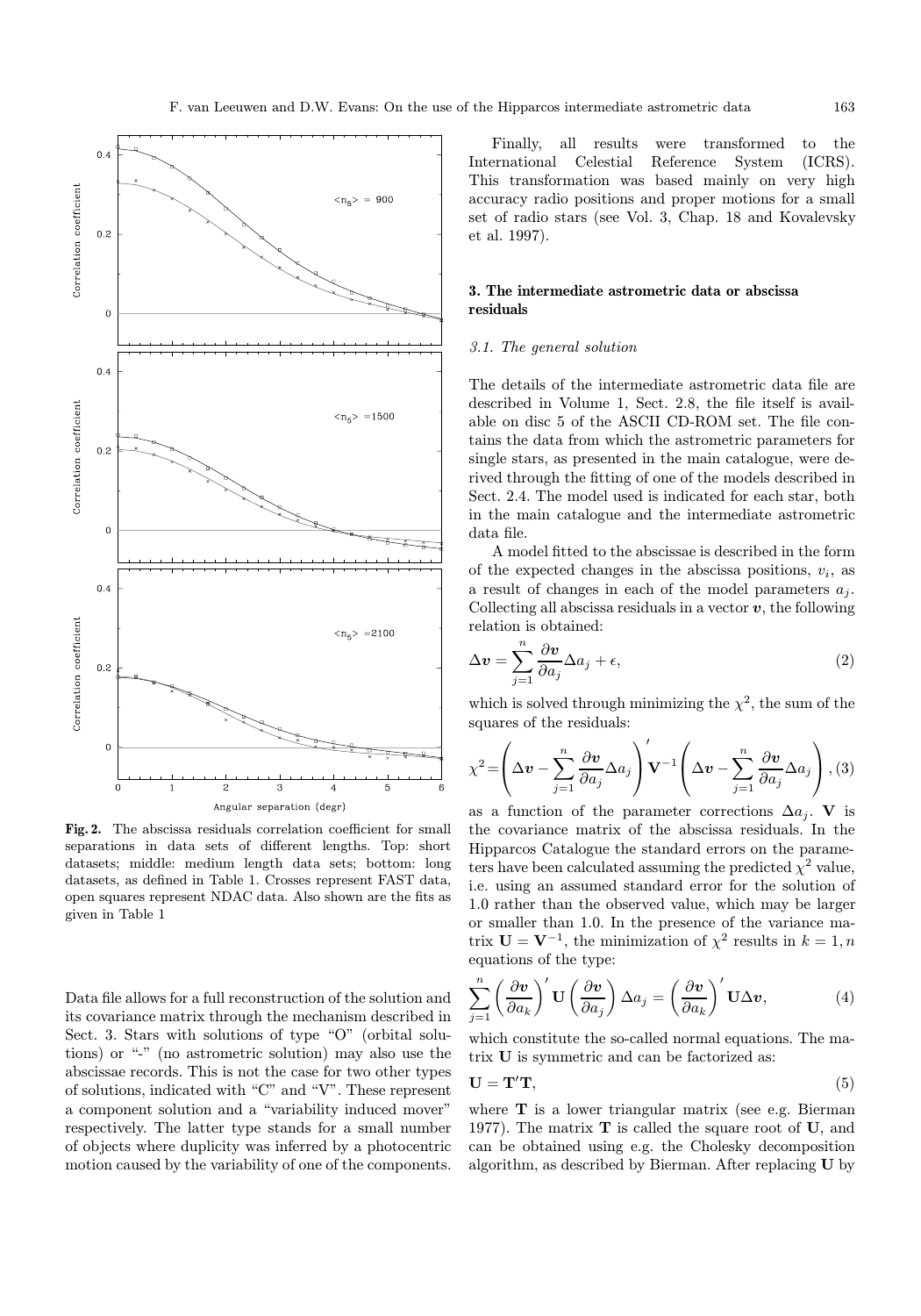T'T and some reorganization the following equations are obtained  $(k = 1, n)$ :

$$
\sum_{j=1}^{n} \left( \mathbf{T} \frac{\partial \mathbf{v}}{\partial a_k} \right)' \left( \mathbf{T} \frac{\partial \mathbf{v}}{\partial a_j} \right) \Delta a_j = \left( \mathbf{T} \frac{\partial \mathbf{v}}{\partial a_k} \right)' (\mathbf{T} \Delta \mathbf{v}). \tag{6}
$$

Thus, by multiplying the left- and right-hand sides of the observation equations, as defined by Eq. (2), by the matrix T, which is the Cholesky square root of the inverse of the covariance matrix  $V$ , a set of de-correlated and properly weighted observation equations is obtained, ready to be incorporated in the traditional least-squares solution. Note that the square root of a matrix is not unique, and therefore different ways exist to de-correlate the same set of observation equations. Also, when the covariance matrix is diagonal, the square root is too, and the multiplication of the observation equations reduces to a straight forward weighting by the inverse of its standard error for each observation.

#### 3.2. The covariance matrix

The observation equations for a single star consist in fact of two sets of correlated observation equations, one set from each consortium. Data obtained for observations on reference great circle k by FAST will be indicated by  $F_k$ , and for NDAC by  $N_k$ . The counter i (or j) refers to an observation equation independent of its origin. The covariance matrix  $V$  for a single star solution is built up as follows. The diagonal elements are given by:

$$
V_{ii} = \sigma_{N_k}^2, \qquad V_{jj} = \sigma_{F_k}^2 \tag{7}
$$

for observation  $i$  obtained by NDAC and observation  $j$ obtained by FAST. If two observations  $i$  and  $j$  originate from NDAC and FAST reductions on the same reference great circle k, additional off-diagonal elements have to be added to the covariance matrix, representing the correlation between these observations:

$$
V_{ij} = V_{ji} = q_{NF_k} \sigma_{N_k} \sigma_{F_k},\tag{8}
$$

where  $q_{NF_k}$  is the correlation coefficient between the FAST and NDAC reduction results for orbit number k. The values of  $q_{NF_k}$  have been determined empirically from the FAST and NDAC abscissa residuals as function of magnitude, time and the estimated standard errors on the abscissa by FAST and NDAC and are provided in the abscissa records.

When only these consortia correlations are considered, the correlations between observations can be incorporated in the observation equations by multiplying pairs of correlated observations equations with the Cholesky square root of the inverse of their covariance matrix:

$$
\mathbf{T} = \begin{pmatrix} \frac{1}{\sigma_{F_k}} & 0\\ \frac{-q_{NF_k}}{\sigma_{F_k}\sqrt{1 - q_{NF_k}^2}} & \frac{1}{\sigma_{N_k}\sqrt{1 - q_{NF_k}^2}} \end{pmatrix},
$$
(9)

where the first equation is assumed to originate from FAST, and the second from NDAC. The resulting pair

of observations are uncorrelated and properly weighted, and can be treated as any other observation equations in a least squares solution. It is clear that, if the correlation coefficient  $q_{NF_k}$  is equal to zero, Eq. (9) reduces to a simple scaling of each equation by the inverse of the square root of the variance of the standard error on the observation it represents.

## 3.3. Astrometric parameter models

The abscissa file provides  $\frac{\partial v}{\partial a_i}$  for the solution of the five astrometric parameters: corrections to the mean position  $(d\alpha \cos \delta, d\delta)$ , the assumed parallax  $(d\pi)$  and the assumed linear proper motions  $(d\mu_{\alpha} \cos \delta, d\mu_{\delta})$ . Provisions have also been made for variable proper motions, the so-called 7- and 9-parameter solutions (see Sect. 2.4 and Vol. 1, Sect. 2.8). The information for the construction of the covariance matrix V (standard errors and correlation coefficients) is included in the abscissa records (fields IA9 and IA10 in Table 2.8.3 of Vol. 1).

The abscissa residuals presented in the intermediate astrometric data file are given relative to an implementation of the five astrometric parameters given in the header records. These five parameters may be part of a more complicated solution, such as a 7- or 9-parameter solution or an orbital motion solution. In these cases the abscissa residuals were obtained through implementing only the first five parameters of the solution, as given in each header record. In the 7- and 9-parameter solutions the first- and second-order time dependence of the proper motion were referred to a reference time such that the effect of these parameters on the basic 5-parameter model would be very small. This leads to the following results:

- In case the original solution was a 5-parameter solution, the proper application of a 5-parameter solution to the residuals must give negligible corrections to the astrometric parameters (only rounding-off errors), and reproduce the standard errors on those parameters and their covariances as given in the main catalogue;
- In the case of 7- or 9-parameter or orbital motion solutions, the application of the original solution must produce negligible corrections for the first 5-parameters, and reproduce the remaining parameters, together with all standard errors and the full covariance matrix. When applying a 5-parameter solution to the residuals of the partially implemented 7- or 9-parameter solution, the expected results are small corrections to the 5-parameters and an increase in the standard error of the solution.
- In the case of a stochastic solution ("X" in field H59 of the main catalogue, and in field IH8 in the header records of the intermediate astrometric data), the original solution can be recovered by adding in quadrature a "cosmic noise" to the standard errors of the abscissae, and applying the standard 5-parameter solution to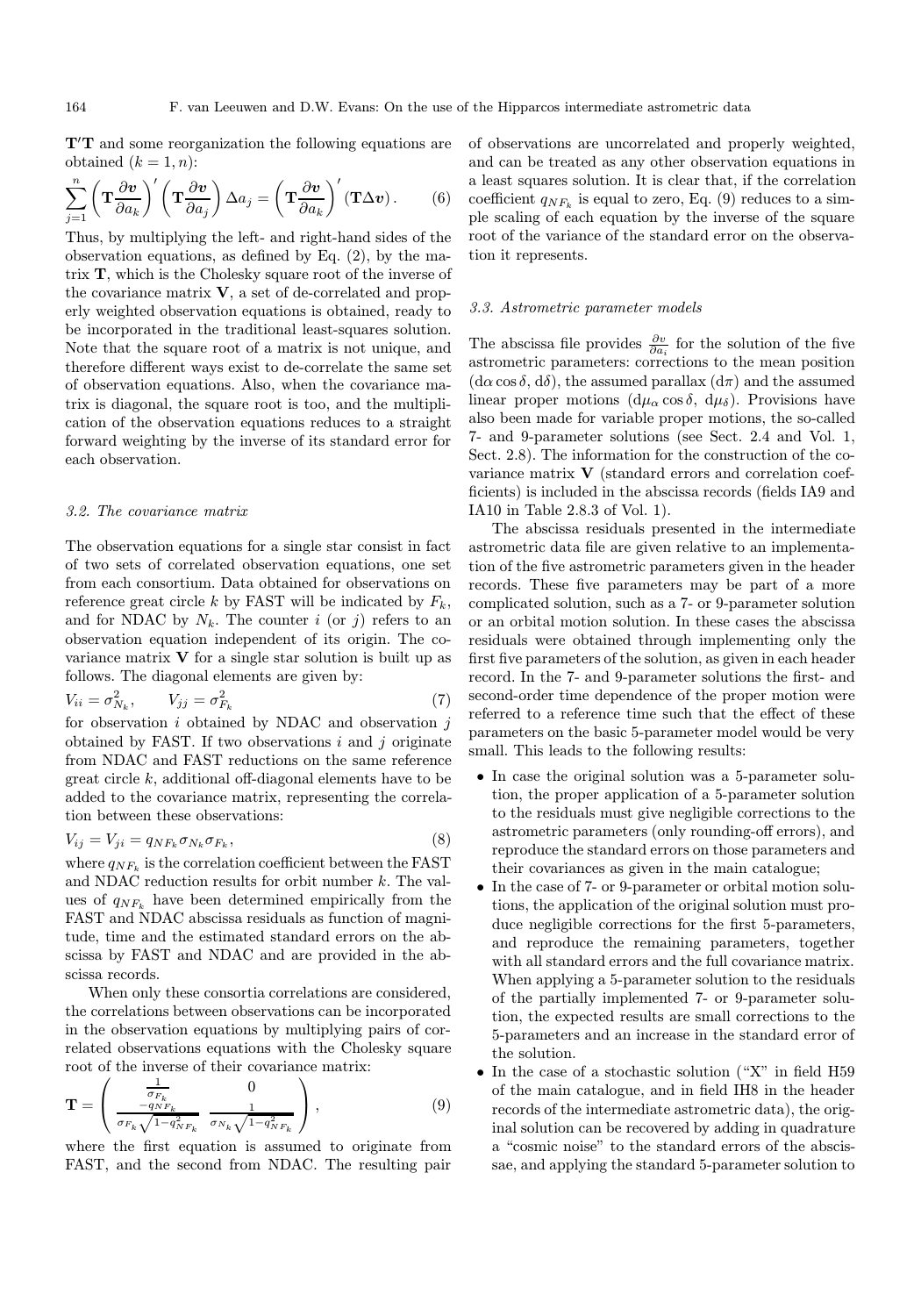the result. The level of the "cosmic noise" was adjusted such as to give the expected  $\chi^2$  for the solution.

In the case of double star solutions (types "C" and "V") the abscissa residuals (often only given for the FAST data) are mostly of little meaning, and should not be used. For these stars the Transit Data (Vol. 1, Sect. 2.9) should be used instead.

## 4. Individual solutions

Most individual solutions of the 5-parameter type are unlikely to be improved upon. Exceptions are stars for which it can safely be assumed that their parallax is much too small to be measured by Hipparcos, in which case the parallax can be set to zero. This could be relevant when a relatively large correlation exists between the parallax and proper motion determination. In order to do so, all abscissa residuals are to be corrected for the difference between the determined parallax and the assumed parallax:

$$
\Delta v' = \Delta v - \frac{\partial v}{\partial \pi} \Delta \pi,\tag{10}
$$

where  $\Delta \pi = \pi_{\text{new}} - \pi_{\text{old}}$ . The new set of residuals are then solved using the mechanism described in Sect. 3 for only four parameters  $a_i$ : position and proper motion.

The situation is much more complicated when a very precise proper motion is available from an external source. The problem is that before such a constraint can be incorporated, it needs to be represented in exactly the same reference frame as the Hipparcos data. The same applies when positions are obtained on photographic plates at a different epoch than the Hipparcos data. The transformation to the Hipparcos reference frame can only be obtained if a sufficiently large number of objects is available for the determination of the transformation parameters, e.g. when the measurement has been obtained in a sufficiently well determined reference frame, and has been corrected for any systematic differences between that reference frame and the Hipparcos reference frame, both in positions and in proper motions. In general, the uncertainty of the systematic errors will inhibit incorporation of proper motion data. Here, however, the Tycho catalogue can be of assistance in some cases. With a much higher density of stars than the Hipparcos catalogue, the Tycho positions can provide a sufficient number of reference points to determine accurate plate transformations if plates were obtained at an epoch close to the mean Tycho epoch. For clusters like the Pleiades and Praesepe one can use the fact that the internal proper motions of the cluster members are very small, and that by using only cluster members, larger epoch differences can be allowed.

Another possible application is for stars with orbital motions, where prolonged observations can provide additional measurements. It is likely that some of the 7- and 9-parameter solutions refer to orbital motions over a timespan much longer than the 3.5 years of the Hipparcos



Fig. 3. Definition of the abscissa offset  $v$  for a predicted position  $(\alpha_m, \delta_m)$ , with respect to the catalogue position  $(\alpha_0, \delta_0)$ and RGC orientation  $\theta$ 

mission. The same applies to some stochastic solutions, where the orbital motion time-scale could be shorter than 3.5 years. Further observations may constrain the possibilities of non-linear proper motion fits. It will be difficult, however, to obtain positional measurements with accuracies comparable with the Hipparcos data. In such cases, the addition of radial velocity data may sometimes help resolve the solution of the Hipparcos data.

Important in the construction of orbital parameter solutions is the definition of the parameters  $a_i$  and their derivatives. This problem is very similar to that of the solar system objects, described in the next section, except that the angle  $\theta$  (Fig. 3), defining the local direction to the equatorial pole, still needs to be calculated. Although it can be derived from the positions of the star and the pole of the reference great circle, it is far easier to obtain the angle  $\theta$  directly from fields IA3 and IA4 (Vol. 1, Table 2.8.3) in the intermediate astrometric data file:

$$
\tan \theta = \text{IA3/IA4},\tag{11}
$$

while the epoch of observation is taken from the Reference Great Circle file (fields IR2 and IR5 in Vol. 1, Table 2.8.1) or from:

$$
epoch - 1991.25 = IAG/IA3 = IA7/IA4.
$$
 (12)

Using the same mechanism as employed for solar system objects, described in the next section, further models can be developed and implemented.

#### 5. Solar system objects

The solar system objects observed by Hipparcos (48 minor planets, two of Jupiter's moons, Callisto and Europa, and one of Saturn's moons, Titan), do not lend themselves for a simple parametrized representation. They could only be presented in the form of the abscissa results, with one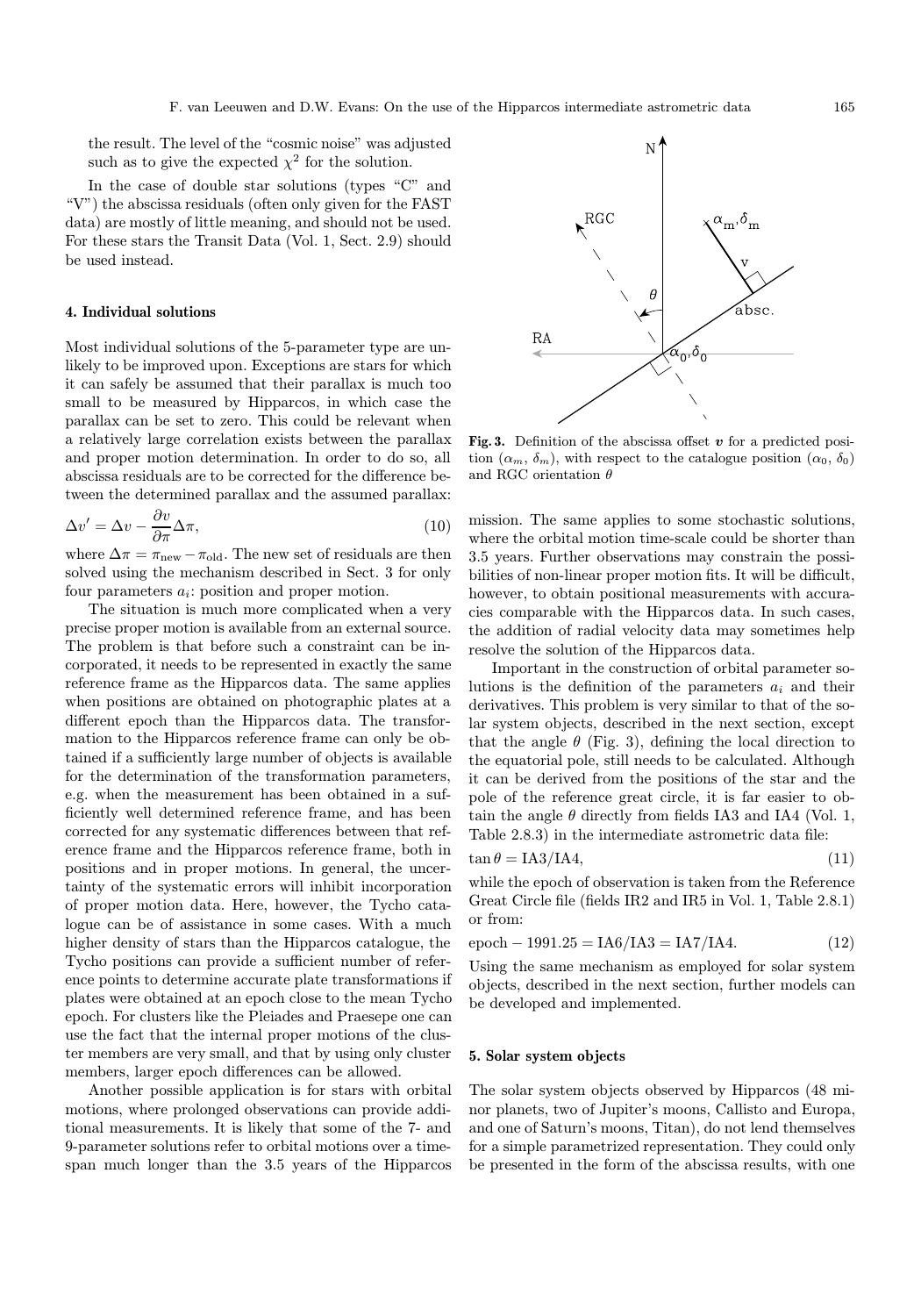observation per field of view crossing. Although an actual position is given, the only value of this position is to serve as a reference point for the abscissa measurement. The actual data-point could be found anywhere close to this line. Figure 3 shows how from the published data (described in Vol. 1, Sect. 2.7) and a predicted position  $(\alpha_m, \delta_m)$  the abscissa residual  $v$  can be derived. Assuming that the distances between the published and the predicted positions are small (generally less than 1 arcsec), the Euclidian approximations can be made:

$$
v = (\alpha_m - \alpha_0) \cos \delta \sin \theta + (\delta_m - \delta_0) \cos \theta. \tag{13}
$$

The handling of these measurements is very similar to the handling of the star abscissae: a model predicts abscissa positions and their dependence on the model parameters. We take e.g. the best available ephemerides of an object to calculate predicted positions  $(\alpha_{m|i}, \delta_{m|i})$ . The abscissa residuals  $v_i$  for these predicted positions (Eq. 13) can be represented in various ways: either as a function of some critical parameters in the model, or simply as observed offsets in coordinates as a function of time:

$$
dv = d\alpha \cos \delta \sin \theta + d\delta \cos \theta + \epsilon, \qquad (14)
$$

with  $\langle \epsilon^2 \rangle^{\frac{1}{2}} = \sigma_v$ . By representing d $\alpha$  and d $\delta$  as functions of parameters  $a_i$ , such as time or orbital elements, Eqs. (14) are solved through minimizing  $\sum_i \left( \frac{v_i - dv_i}{\sigma_{n_i}} \right)$  $\sigma_{v_i}$  $\big)^2$ . Here, as in all other similar solutions, no correlations are assumed to exist between data on different reference great circles.

It should be realized, however, that for the determination of both d $\alpha$  and d $\delta$ , measurements are required from different reference great circles, providing the different angles  $\theta$  needed to remove their correlation.

## 6. Combined solutions

As was explained in Sect. 2.2, correlations exist between abscissa residuals on the same reference great circle, in particular for observations with differences between the abscissa values of less than 4 degrees. These correlations can only be fully accounted for through the use of the abscissa data in combined solutions for the astrometric parameters of groups of stars. Combined solutions are essential for solving mean parallax and proper motion values in a relatively small area of the sky (density of objects more than 0.2 per square degree). In addition, combined solutions offer the best possibilities for incorporating constraints obtained from other data.

In a combined solution one starts by collecting all the abscissa data for the stars involved, and sort these on orbit number (there is one reference great circle, or RGC, per orbit). Covariance matrices are determined and applied per reference great circle. The reference great circle data file (Table 2.8.1 in Vol. 1) provides the pole positions for the NDAC and FAST RGCs, which are transformed to unit



Fig. 4. Definition of the angles and directions used to calculate the relative abscissae along the reference great circle

vectors in the equatorial reference system,  $p_N$  and  $p_F$ . A unit length reference direction  $r$  (Fig. 4) on each RGC can be obtained e.g. from its crossing with the Equatorial plane:

$$
\boldsymbol{p} \equiv \begin{pmatrix} p_1 \\ p_2 \\ p_3 \end{pmatrix}, \tag{15}
$$

from which:

$$
r = \frac{1}{\sqrt{p_1^2 + p_2^2}} \begin{pmatrix} p_2 \\ -p_1 \\ 0 \end{pmatrix} . \tag{16}
$$

A vector **t** completes the triad  $(r, t, p)$ :

$$
t = \frac{1}{\sqrt{p_1^2 + p_2^2}} \begin{pmatrix} -p_1 p_3 \\ -p_2 p_3 \\ p_1^2 + p_2^2 \end{pmatrix} . \tag{17}
$$

Given the unit vector  $s$  directed towards the reference position of a star (the effect of aberration and other smaller effects have been removed in the great-circle reduction process and would have been almost identical for neighbouring stars), we calculate the angles  $\zeta$  and  $\eta$  (see Fig. 4):

$$
\cos \zeta_j = \mathbf{s}' \mathbf{r}_j \tag{18}
$$

$$
\cos \eta_j = \mathbf{s}' \mathbf{t}_j \tag{19}
$$

and  $\psi$ :

$$
\cos \psi_j = \mathbf{s}' \mathbf{p}_j,\tag{20}
$$

where  $j$  equals  $N$  or  $F$ , depending on the origin of the observation. The abscissa  $\phi$  for this star is then derived from:

$$
\cos \phi_j = \cos \zeta_j / \sin \psi_j \n\sin \phi_j = \cos \eta_j / \sin \psi_j.
$$
\n(21)

Although for large distances between stars the difference between the abscissae will be almost equal to the actual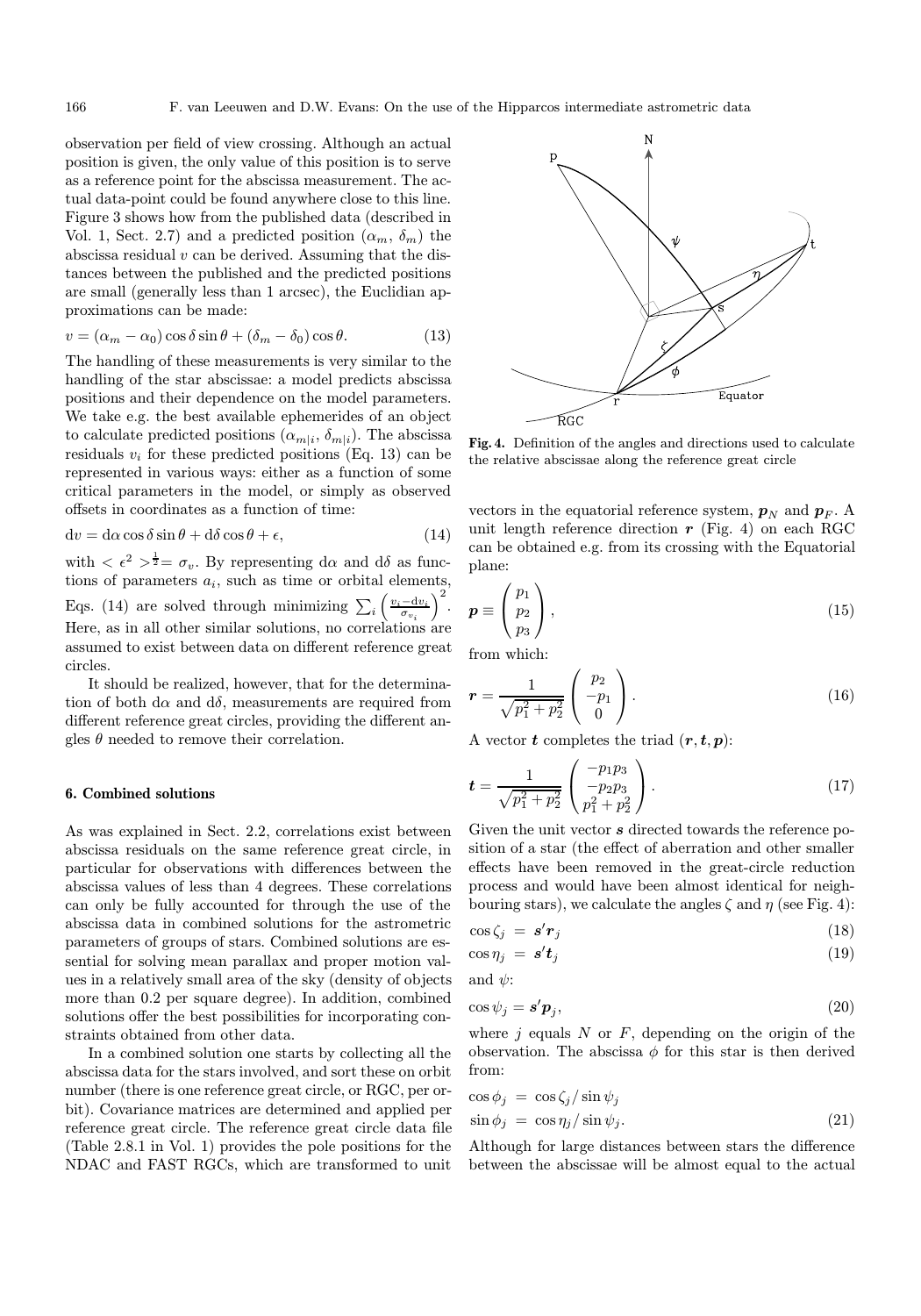distance between those stars on the sky, this is not necessarily the case for small distances (less than a few degrees), where the correlations are the strongest.

The abscissa separation between two stars,  $\Delta \phi_{ik}$ , measured by the same consortium on the same RGC, is translated into a correlation coefficient, using the functions given in Table 1 (with  $n_5$  as defined in Sect. 2.2 and  $F_c$  a flag indicating the relevant consortium):

$$
Q_{jk} = f(F_c, n_5, \Delta \phi_{jk}),
$$
  
which produces a coefficient in the covariance matrix:

$$
V_{jk} = Q_{jk}\sigma_j\sigma_k. \tag{23}
$$

Although no direct correlations exist between data for different stars on the FAST and NDAC RGCs, secondary correlations or covariances do occur as a result of the correlations between measurements of the same stars by NDAC and FAST. One of the differences between a natural correlation and a covariance due to a secondary correlation is that the first kind affects the total amount of information ("total weight") of the observations, while the second kind does not.

The exact values of these covariances are difficult to estimate due to possible small correlations between attitude errors, but their approximate values can be derived as follows. Assume three sets of unit weight residuals,  $\epsilon_{k,i}$ ,  $(k = F, N)$  and  $\epsilon_{k,i}$ ,  $(k = F)$ . Say that there are natural correlations between  $\epsilon_{F,i}$  and  $\epsilon_{N,i}$  (same observation, different reductions), such that  $\langle \epsilon_{F,i} \epsilon_{N,i} \rangle = Q_{FN_{ii}}$ . Similarly, a natural correlation exist between  $\epsilon_{F,i}$  and  $\epsilon_{F,j}$  (same reference great circle, different stars), given by  $Q_{FF_{ij}}$ . No natural correlation exist between  $\epsilon_{N,i}$  and  $\epsilon_{F,j}$ , but due to the other correlations, a covariance will occur, which can be approximated by substituting  $\epsilon_{F,j}$  =  $Q_{FF_{ij}}\epsilon_{F,i} + \nu_{F,j}$ , which results from the first correlation. Thus, as  $\epsilon_{N,i}$  and  $\nu_{F,j}$  are uncorrelated, we find for the covariance  $\langle \epsilon_{N,i} \epsilon_{F,j} \rangle \approx Q_{FF_{ij}} Q_{FN_{ii}}$ , giving the following element in the covariance matrix:

$$
V_{FN_{ij}} = Q_{FF_{ij}} Q_{FN_{ii}} \sigma_{F_i} \sigma_{N_j}.
$$
\n
$$
(24)
$$

This covariance is only an approximation; in fact a slightly different value can be obtained by using a different link between the variables:

$$
V_{FN_{ij}} = Q_{NN_{ii}} q_{FN_{ij}} \sigma_{F_j} \sigma_{N_i}.
$$
\n
$$
(25)
$$

The effect of introducing these covariances in the covariance matrix is to preserve the proper weight reduction caused by the natural correlations: they cancel out when inverting the covariance matrix, leaving at the diagonal elements only the effects of the natural correlations. In the example given above the covariance matrix looks like:

$$
\left(\begin{array}{ccc}\n1 & q_{12} & q_{13} \\
q_{12} & 1 & q_{12}q_{13} \\
q_{13} & q_{12}q_{13} & 1\n\end{array}\right),\n\tag{26}
$$

where we substituted  $Q_{FF_{ij}} = q_{12}, Q_{FN_{ii}} = q_{13}$ , and assumed all variances to be equal to 1. A Gauss elimination produces:

$$
\begin{pmatrix} 1 & q_{12} & q_{13} \\ 0 & 1 - q_{12}^2 & 0 \\ 0 & 0 & 1 - q_{13}^2 \end{pmatrix}.
$$
 (27)

The inverted, variance matrix then reads as follows:

$$
\begin{pmatrix}\n1 + \frac{q_{12}^2}{1 - q_{12}^2} + \frac{q_{13}^2}{1 - q_{13}^2} & \frac{-q_{12}}{1 - q_{12}^2} & \frac{-q_{13}}{1 - q_{13}^2} \\
\frac{-q_{12}}{1 - q_{12}^2} & \frac{1}{1 - q_{12}^2} & 0 \\
\frac{-q_{13}}{1 - q_{13}^2} & 0 & \frac{1}{1 - q_{13}^2}\n\end{pmatrix},
$$
\n(28)

from which is obtained the Cholesky square root, as defined by Eq. (5), and by means of which the observations are weighted:

$$
\begin{pmatrix}\n1 & 0 & 0 \\
\frac{-q_{12}}{\sqrt{1-q_{12}^2}} & \frac{1}{\sqrt{1-q_{12}^2}} & 0 \\
\frac{-q_{13}}{\sqrt{1-q_{13}^2}} & 0 & \frac{1}{\sqrt{1-q_{13}^2}}\n\end{pmatrix}.
$$
\n(29)

Thus, in the final weighting of the observations, the covariances as produced by the secondary correlations (products of  $q_{12}$  and  $q_{13}$ ) have disappeared, and only the influences of the natural correlations remain.

After inverting  $V$  and taking its Cholesky square root, it can be applied to the original observations to obtain a set of uncorrelated and properly weighted observation equations. This is done for the data in each RGC, covering the observations of both consortia (when available). These de-correlated observations can then be incorporated in a classical least-squares solution.

The observational equations used for each star can either be the original equations, in which case corrections to the individual parameters are found, and a set of uncorrelated parameters is determined, or they can contain common parameters such as a common proper motion and/or a common parallax. When solving for a common parameter, it is essential that all abscissa residuals are corrected to represent a reference solution referring the abscissa residuals for all stars involved in the combined solution to the same parallax and/or proper motion values. These corrections are obtained using Eq. (10). Thus, for the LMC-stars example, the residuals are corrected to reference values of zero proper motion and a parallax of 0.02 mas, and then solved together for a common proper motion. The combined solution provides corrections to the reference values. It is also possible to use all observations, ignoring rejections from the standard processing, and determine new rejections under the new conditions, based on the residuals relative to the combined solution. When determining the mean proper motion of a star cluster, it is possible to incorporate precise differential proper motions obtained on the ground as constraints for the solution. In all cases, the degrees of freedom available will be strongly reduced, thus improving the reliability of the solution.

In the solutions for a star cluster the space velocity rather than the proper motion should be considered constant. Without the presence of internal motions this condition can be used to determine individual distances and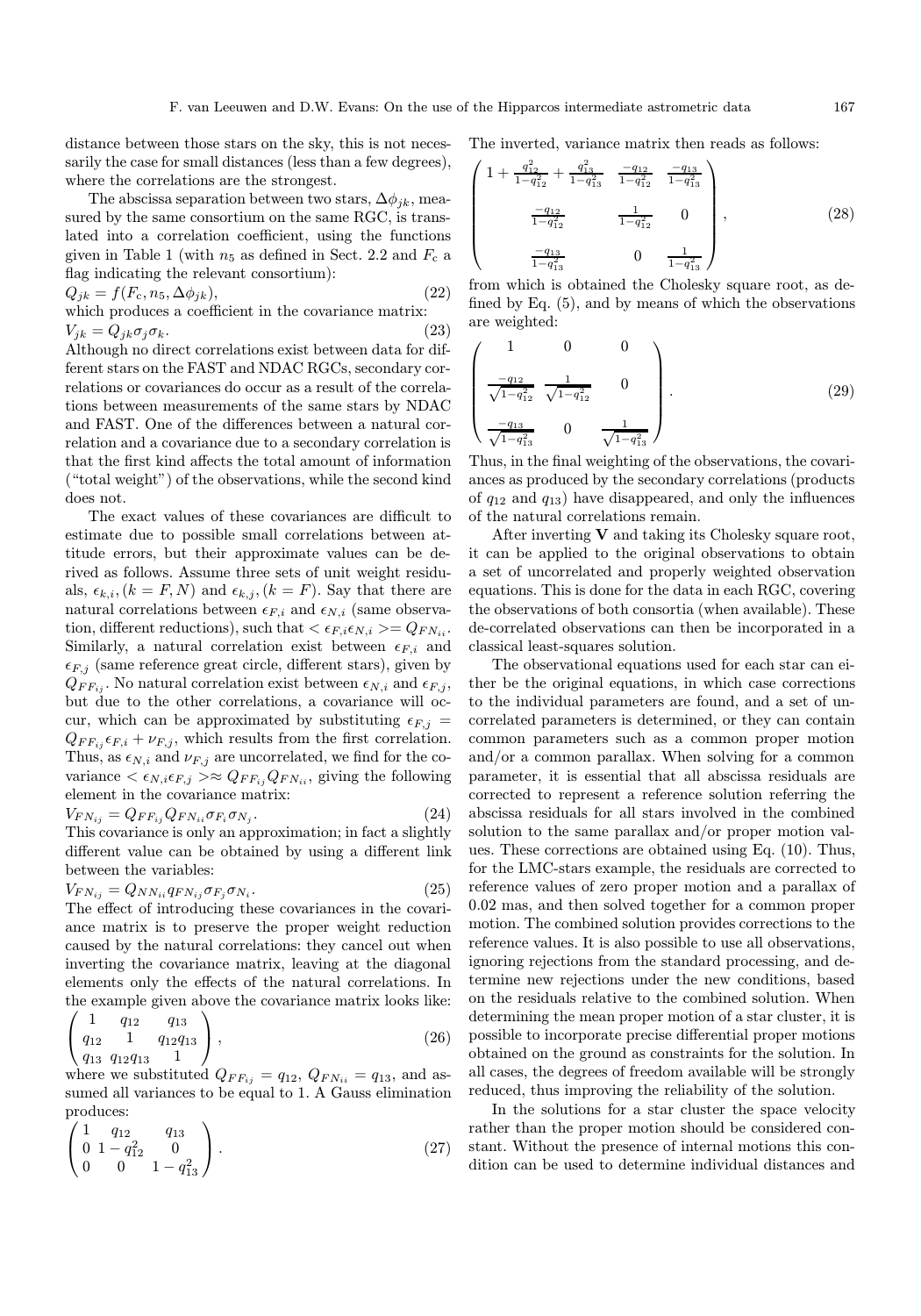radial velocities of cluster members, as was shown for the Hyades cluster by Dravins et al. (1997). For a cluster like the Pleiades, however, with a higher internal velocity dispersion but a larger distance and a small radial velocity, the differential distance variations and the projection of the radial velocity can be ignored, and the shared space velocity of cluster members can be expressed as a function of the proper motion of the centre of the cluster (indicated by the subscript "c") and the position of each object on the sky, relative to the cluster centre (see VL98 for a derivation):

$$
\mu_{\alpha} \cos \delta \approx (\mu_{\alpha} \cos \delta)_{c} + (\mu_{\delta})_{c} \sin \delta \sin(\alpha - \alpha_{c})
$$
  

$$
\mu_{\delta} \approx (\mu_{\delta})_{c} - (\mu_{\alpha} \cos \delta)_{c} \sin \delta \sin(\alpha - \alpha_{c}).
$$
 (30)

The effects are, as one would expect, most noticeable close to the equatorial poles (sin  $\delta \approx 1$  and relatively large variations in  $\alpha$  for relatively small angular separations) and for clusters covering large parts of the sky. There are different ways to solve for  $((\mu_{\alpha}\cos\delta)_{c}, (\mu_{\delta})_{c})$ . One way is to first transform all abscissae residuals back to zero proper motion, and then implement Eqs. (30) in the solution for each star. This then gives, as the proper motion part of the solution, the following equation (where  $a_4 = \mu_\alpha \cos \delta$ and  $a_5 = \mu_\delta$ :

$$
d\boldsymbol{v} = (\mu_{\alpha}\cos\delta)_{c} \left(\frac{\partial \boldsymbol{v}}{\partial a_{4}} - \sin\delta\sin(\alpha - \alpha_{c})\frac{\partial \boldsymbol{v}}{\partial a_{5}}\right) + (\mu_{\delta})_{c} \left(\frac{\partial \boldsymbol{v}}{\partial a_{5}} + \sin\delta\sin(\alpha - \alpha_{c})\frac{\partial \boldsymbol{v}}{\partial a_{4}}\right).
$$
(31)

Alternatively, a first-order approximation is made for the cluster proper motion, from which the local projection corrections are calculated. In a subsequent iteration, further adjustments of the cluster proper motion will have negligible influence on these projection corrections. Only when the cluster is spread out over a large part of the sky, like the Hyades, must these and other corrections be fully taken into account.

Other possibilities of combined and constrained solutions may not involve small fields, and can be simpler to apply as they would not require de-correlating observations of different stars. Accidental correlations that could occur because of two stars appearing on the same reference great circle will be small and rather rare, and therefore of very little influence. Correlations between the FAST and NDAC reductions of the same observations are removed using Eq. (9). This kind of solution can be used for luminosity calibrations.

As an example, consider determining the mean absolute magnitudes of RR Lyrae stars in a single solution, using the parallax information contained in the abscissa residuals and the reddening-corrected apparent mean magnitudes. The procedure goes as follows. First assume a reasonable value for the absolute magnitude  $M_V(RR)$ , related in a well defined manner (passband) to the reddening corrected mean apparent magnitude

 $\langle m_v \rangle$  of each star. Translate the difference into a predicted parallax:

$$
\hat{\pi} = 100 \times e^{-0.4605(m_v - \hat{M}_V(RR))},\tag{32}
$$

where  $\hat{\pi}$  is measured in mas. All abscissae are corrected for the difference  $\Delta \pi = \hat{\pi} - \overline{\pi}$  between the published  $(\overline{\pi})$ and the calculated predicted parallax (Eq. 10). The estimated absolute magnitude  $\hat{M}_V(RR)$  will differ by a small amount from the best estimated value indicated by the observations:

$$
\tilde{M}_V(RR) = \hat{M}_V(RR) + \Delta M_V(RR). \tag{33}
$$

This correction to the absolute magnitude will in the first approximation result in a scaling correction of the assumed parallaxes:

$$
\tilde{\pi} = \hat{\pi} \times (1 - 0.4605 \Delta M_V(RR)) \equiv \hat{\pi}(1 - \nu), \tag{34}
$$

giving corrections to the assumed individual parallaxes of  $-\hat{\pi}\nu$ , where  $\hat{\pi}$  is the estimated parallax of an individual RR Lyrae star, and  $\nu$  a correction factor which is the same for all RR Lyrae, if our basic assumption that the absolute magnitudes of these stars are equal is indeed correct. Thus, we can now create one solution for all RR Lyrae, solving for each star the position and proper motion corrections, and solving for one overall parallax correction factor  $\nu$ . The solution provides an accuracy of the estimated value  $\tilde{\nu}$  and thus for  $M_V (RR)$ , and will tell how good the model is (at the available accuracy of the observations) through its  $\chi^2$  value. By using this method rather than the direct interpretation of the published parallaxes, a more reliable and better to interpret solution is obtained, involving fewer degrees of freedom and deriving the critical quantity of the distance scale correction directly from the actual observations: the abscissa data. However, as the correction factor  $\nu$  is multiplied by the estimated parallax, most of the weight in the solution will still come from the nearest stars. As long as the accuracy of the corrected apparent magnitudes is high, any bias on the derived parallaxes will be very small, and no bias is expected from the solution. This was confirmed by a simple simulation. A more general description of luminosity calibrations using this method can be found in VL98. A different method for obtaining unbiased luminosity estimates has been presented by Luri et al. (1996), and is based on a maximum likelihood estimate for a set of probability distributions.

An estimate of the expected accuracy of  $\tilde{\nu}$  can be obtained from:

$$
\sigma_{\nu} \approx \sqrt{\frac{1}{\sum_{i} \hat{\pi}_{i}^{2} \left(\mathbf{T}_{i} \frac{\partial \mathbf{v}_{i}}{\partial \pi}\right)^{'} \left(\mathbf{T}_{i} \frac{\partial \mathbf{v}_{i}}{\partial \pi}\right)^{'}}},
$$
\n(35)

where the index i represents the different stars, and  $\mathbf{T}_i$  is the Cholesky square root of the variance matrix for star i. This can be approximated with the following simplification to:

$$
\sigma_{\nu} \approx \sqrt{\frac{1}{\sum_{i} \left(\frac{\hat{\pi}_{i}}{\sigma_{\pi_{i}}}\right)^{2}}},\tag{36}
$$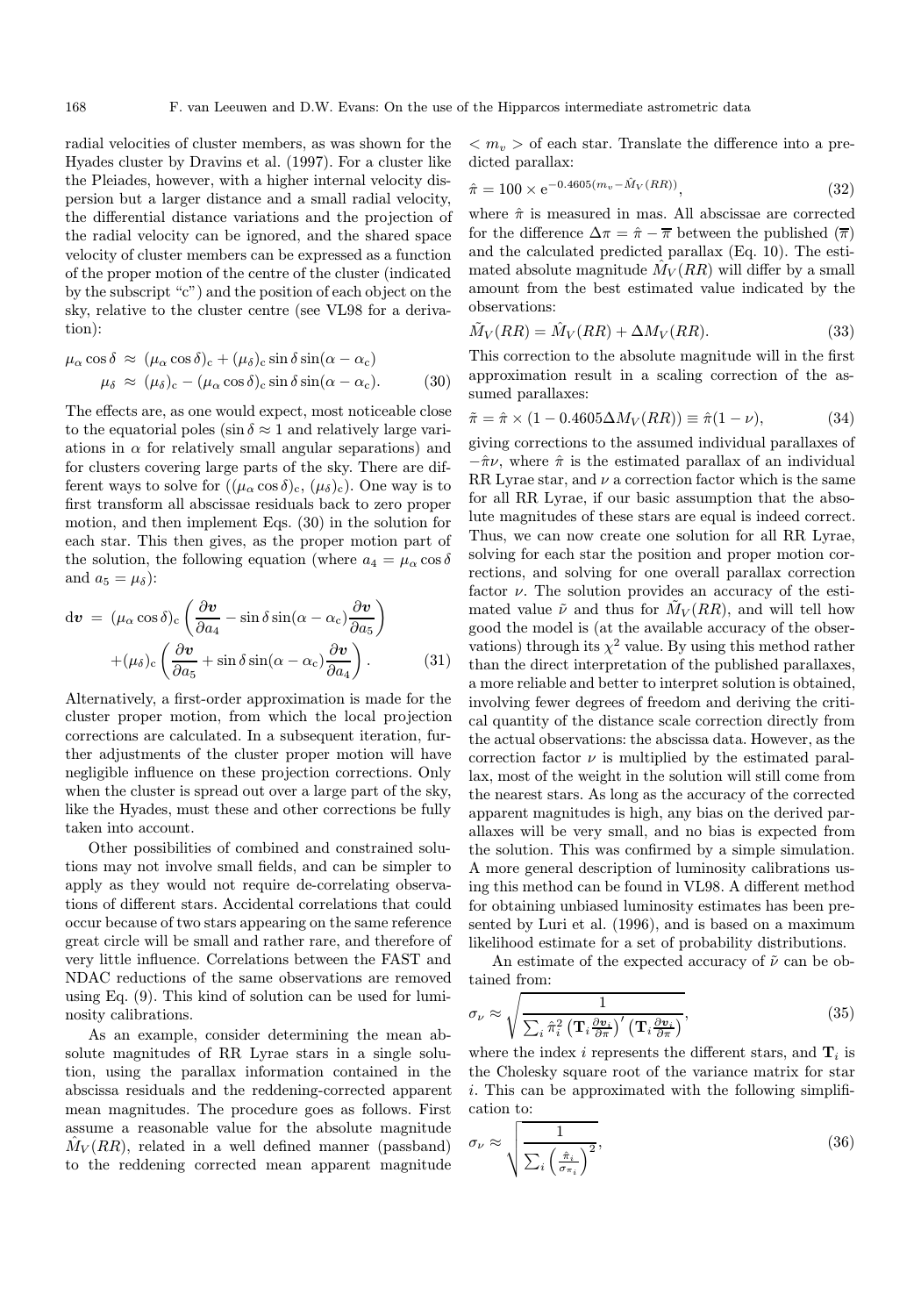where  $\sigma_{\pi_i}$  is the parallax accuracy given in the final catalogue, but  $\hat{\pi}_i$  is the estimated parallax value as defined above, and NOT the value given in the catalogue.

## 7. Application examples

The examples presented in this section are intended to show how the methods presented in the present paper can be incorporated in various studies. They do NOT intend to be exhaustive presentations of these studies. The emphasis is always on how the Hipparcos intermediate astrometric data can be used, or in some cases, should be used.

## 7.1. The absolute magnitude of RR Lyrae stars

The Hipparcos variability annex gives 38 RRc and 146 RRab stars. Of the latter there is one which was newly defined as RRab, and which now can be rejected as such on the basis of its parallax: HIP 100859, which has a parallax of 26 mas, giving it an absolute magnitude of 2.9. Furthermore, RRc types with periods below 0.3 days were found to show often fainter absolute magnitude (see also VL98 on the classification of A and F type periodic variables). Leaving out those cases, 155 RRab and RRc stars were left. These stars provide 9345 individual abscissae measurements, from which, without taking into consideration the effects of reddening, a parallax based absolute magnitude of  $M_{\text{Hp}} = 0.94 \pm 0.19$  was obtained. This is not significantly different from kinematically derived parallax estimates by Fernley et al. (1997), who note, however, that some of the stars in the selection used here are not confirmed independently as RR Lyrae stars. The unit weight standard deviation of the solution is 1.021, which, given the number of observations, is close to significantly different from the expected value of 1.00. The consistency between the magnitude based parallaxes and the parallaxes obtained from the individual solutions is shown in Fig. 5.

# 7.2. The PL relation of Mira stars

The Mira stars in the Magellanic Clouds show in the K band a period luminosity relation. The slope of this relation was used by van Leeuwen et al. (1997b) in combination with Hipparcos parallaxes to derive a zero point for this relation. A major problem with the Mira stars is the effect of the very large brightness and colour variations on the astrometric measurements. Most of the brighter Miras received so-called "V" type solutions, implementing a brightness related correction to the abscissae residuals.

We started off with the same selection of 16 stars as used by van Leeuwen et al. (1997b), and removed from this list two stars suspected of being fundamental mode pulsators, a symbiotic, a C-type and a double mode Mira,



Fig. 5. The relation between the photometric parallaxes, calibrated using Hipparcos abscissa data, and the observed individual parallaxes with their estimated errors for RRab and RRc stars. The solid line represents the expected one-to-one relation

and tested all solutions for a standard 5-parameter solution. Three stars showed very bad fits according to the unit weight variances of their residuals, and were removed. There remained 8 stars, for which the reddening corrected "K" magnitudes were fitted using:

$$
M_K = -3.47 \log P + \beta_1. \tag{37}
$$

Predicted parallaxes were calculated for assumed values of  $\beta_1$ . Corrections to this assumed value reflected in a scaling parameter for the parallaxes, which was solved for all 8 stars simultaneously using their 465 abscissae records. No corrections for brightness variations were introduced. The value thus obtained is  $\beta_1 = 0.65 \pm 0.16$ , slightly smaller than what was given by van Leeuwen et al. (1997b), but this may be related to ignoring the above mentioned corrections. The need for these corrections was reflected in the unit weight standard error, which measured 1.35.

# 7.3. The Magellanic Clouds

A preliminary calculation of the proper motions of the Large and Small Magellanic Clouds was carried out for the paper by Kroupa & Bastian (1997). The covariance values have since been recalculated in more detail (see Sect. 2.2), and were in most cases found to be smaller than shown in Figs. 17.11 and 17.12 of Volume 3, Chapter 17.

The situation for the LMC and SMC is simple. The Hipparcos Catalogue contains 31 members of the LMC and 8 members of the SMC for which a single star solution of type "5" or "7" was obtained. Given the distances of the Magellanic Cloud stars, it was assumed that solutions of type "7" were spurious. The astrometric solutions for these stars were obtained from in total 2229 abscissa measurements in the LMC and 514 in the SMC. Each star had a parallax and proper motion derived in its individual solution. The first task was to remove the parallax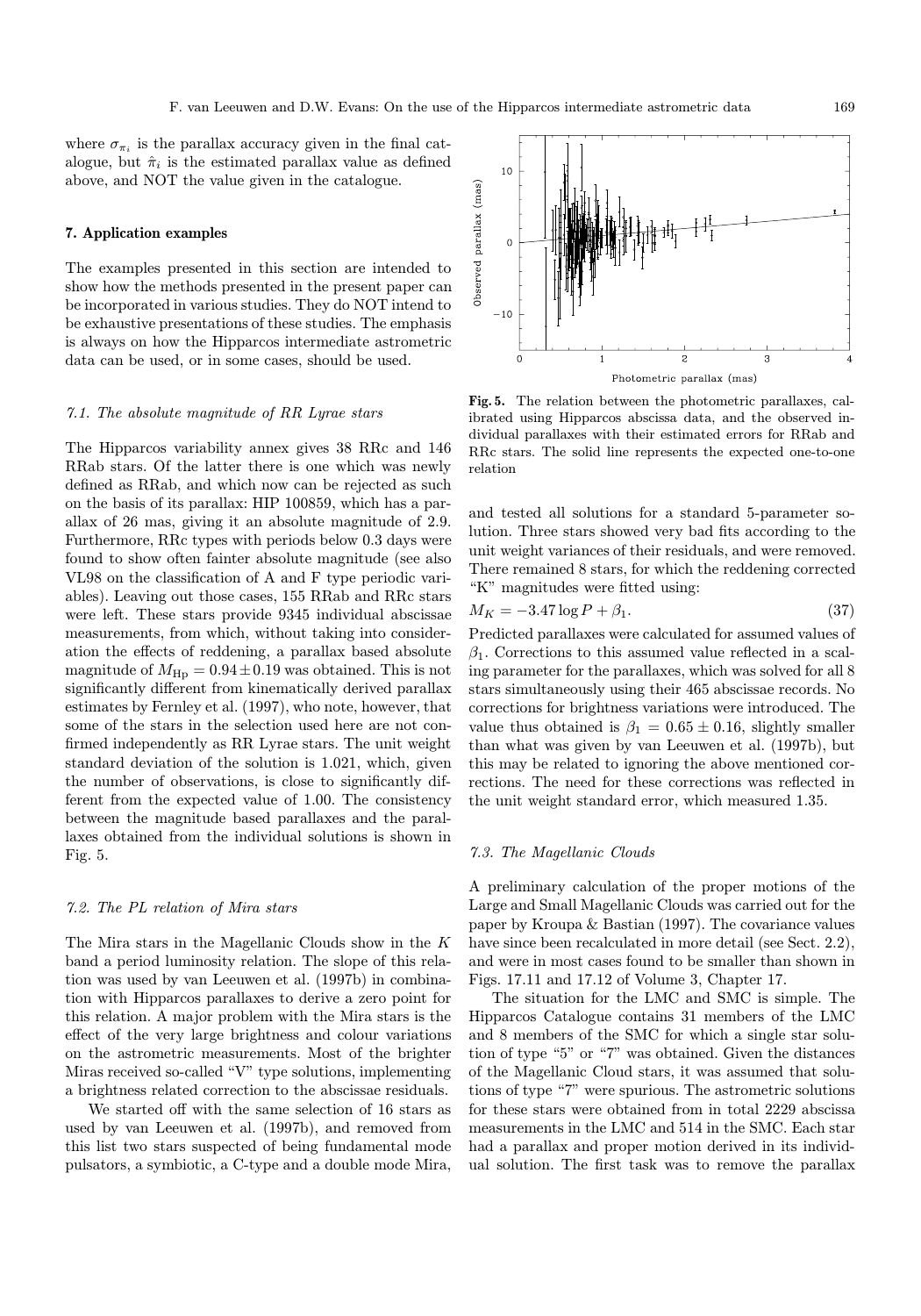Table 3. Preliminary results for common proper motion solutions for stars in the LMC and SMC. The correlation coefficients  $\rho$  between the proper motion in declination and right ascension are also given

|                                        |          | LMC         |         | SMC         |
|----------------------------------------|----------|-------------|---------|-------------|
| Number of stars                        | 31       |             |         |             |
| Number of abscissae                    | 2229     |             | 514     |             |
| (mas/yr)<br>$\mu_{\alpha \cos \delta}$ | 1.60     | $\pm 0.29$  | 1.13    | $\pm 0.77$  |
| (mas/yr)<br>$\mu_{\delta}$             | 0.19     | $\pm 0.37$  | $-1.17$ | $\pm 0.66$  |
|                                        | $-0.116$ |             | 0.135   |             |
| uw standard error                      | 1.090    | $\pm 0.016$ | 1.056   | $\pm 0.033$ |

and proper motions and to obtain abscissae relative to a zero proper motion and parallax (using Eq. 10). The abscissae were sorted on orbit number and for every orbit a set of de-correlated observation equations was obtained (corrected for the consortia correlations and the correlations described in Sect. 2.2). The observation equations described corrections to individual star positions and to a common LMC or SMC proper motion, but did not allow for a parallax solution. These de-correlated observation equations were accumulated in a single least squares solution, (using Eq. (31) for the proper motions) providing the results shown in Table 3. From the unit weight standard errors it is clear that the condition of a single common proper motion over the LMC may not be entirely satisfied, producing a  $\chi^2$  significantly above the expected value. The situation is better for the SMC. The differences between the values presented here and those presented earlier by Kroupa & Bastian have no significant effect on the discussions presented in that paper.

# 7.4. The Pleiades and Praesepe

The determination of the Pleiades parallax and proper motion will be dealt with in detail by van Leeuwen and Hansen (in preparation). Here we present the preliminary results of that study and a similar application to stars in the Praesepe cluster.

The Hipparcos catalogue contains 60 members of the Pleiades cluster. Of these, 54 were selected as single stars with solution type "5", providing a total of 2182 abscissae (see van Leeuwen & Hansen-Ruiz 1997). All abscissae were incorporated, including those rejected in the individual star solutions. In an iteration over the combined solution a total of 4 abscissa residuals were rejected. All abscissae were corrected to a reference parallax and proper motion, and sorted on orbit number. For each orbit a set of decorrelated observation equations was created, which were combined in one least-squares solution. The observation equations described positional corrections for all 54 stars and one parallax and proper motion for the cluster centre, using Eq. (31). Thus, the degrees of freedom were reduced

Table 4. Preliminary results for common proper motion and parallax solution for stars in the Pleiades and Praesepe clusters. The various correlation coefficients  $\rho$  are also given

|                                        | Pleiades |             | Praesepe  |            |  |
|----------------------------------------|----------|-------------|-----------|------------|--|
| Number of stars                        | 54       |             | 22        |            |  |
| Number of absc.                        | 2182     |             | 940       |            |  |
| (mas)<br>$\pi$                         | 8.61     | $\pm 0.23$  | 5.04      | $\pm 0.36$ |  |
| Distance modulus                       | 5.32     | $\pm 0.05$  | 6.49      | $\pm 0.15$ |  |
| (mas/yr)<br>$\mu_{\alpha \cos \delta}$ | 19.67    | $+0.24$     | $-35.61$  | $\pm 0.40$ |  |
| (mas/yr)<br>$\mu_{\delta}$             | $-45.55$ | $\pm 0.19$  | $-12.54$  | $\pm 0.26$ |  |
| $\rho_{\mu_\delta}^\pi$                | $-0.100$ |             | $-0.192$  |            |  |
| $\rho_{\mu_{\alpha}\cos\delta}^{\pi}$  | $-0.042$ |             | $-0.165$  |            |  |
| $\rho_{\mu_{\alpha\cos\delta}}$        | 0.244    |             | $-0.078$  |            |  |
| uw standard error                      | 1.058    | $\pm 0.016$ | $1.053\,$ | $+0.024$   |  |

from  $54 \times 5 = 270$  to  $3 + 54 \times 2 = 111$ . The results are summarized in Table 4. From the unit weight standard error and its uncertainty it appears that there remained unmodelled effects in the parallax and proper motion. This is most likely the internal proper motion dispersion in the cluster, which has a dispersion in the projected centre of the cluster of around 1 mas  $s^{-1}$ . The correlation coefficient of  $\rho_{\mu_{\alpha\cos\delta}}^{\mu_{\delta}} = 0.244$  reflects the proximity of the Pleiades to the ecliptic and limited range of scan-directions resulting from this situation.

Table 4 also provides similar results for the Praesepe cluster. Here there is no significant contribution from an internal proper motion dispersion.

#### 8. Conclusions

By providing the users with the intermediate astrometric data in the form of the actually observed abscissa residuals, a range of uses of the Hipparcos data has become possible that allows proper determination of statistical quantities, as well as the combination of Hipparcos data with other information, providing general determinations with improved reliability of quantities like cluster proper motions and parallaxes, as well as for luminosity calibrations.

Acknowledgements. The main reason that we have availability of the intermediate astrometric data was an initiative by C.A. Murray around 1993, when he explained that merging of the astrometric data could only be done reliably when using these abscissae data. C.A. Murray and F. Arenou developed and implemented the algorithms for the merging of the data, and F. Arenou provided some samples and further explanations. Discussions with L. Lindegren about some of the ideas presented here are also gratefully acknowledged. Discussions with U. Bastian and the implementation of the methods presented here to the Magellanic Clouds measurements were very beneficial. L.V. Morisson read the manuscript and indicated various possible small improvements. A number of mistakes were pointed out by Anthony Brown. Finally, the implementation in the distance determination of the Pleiades and the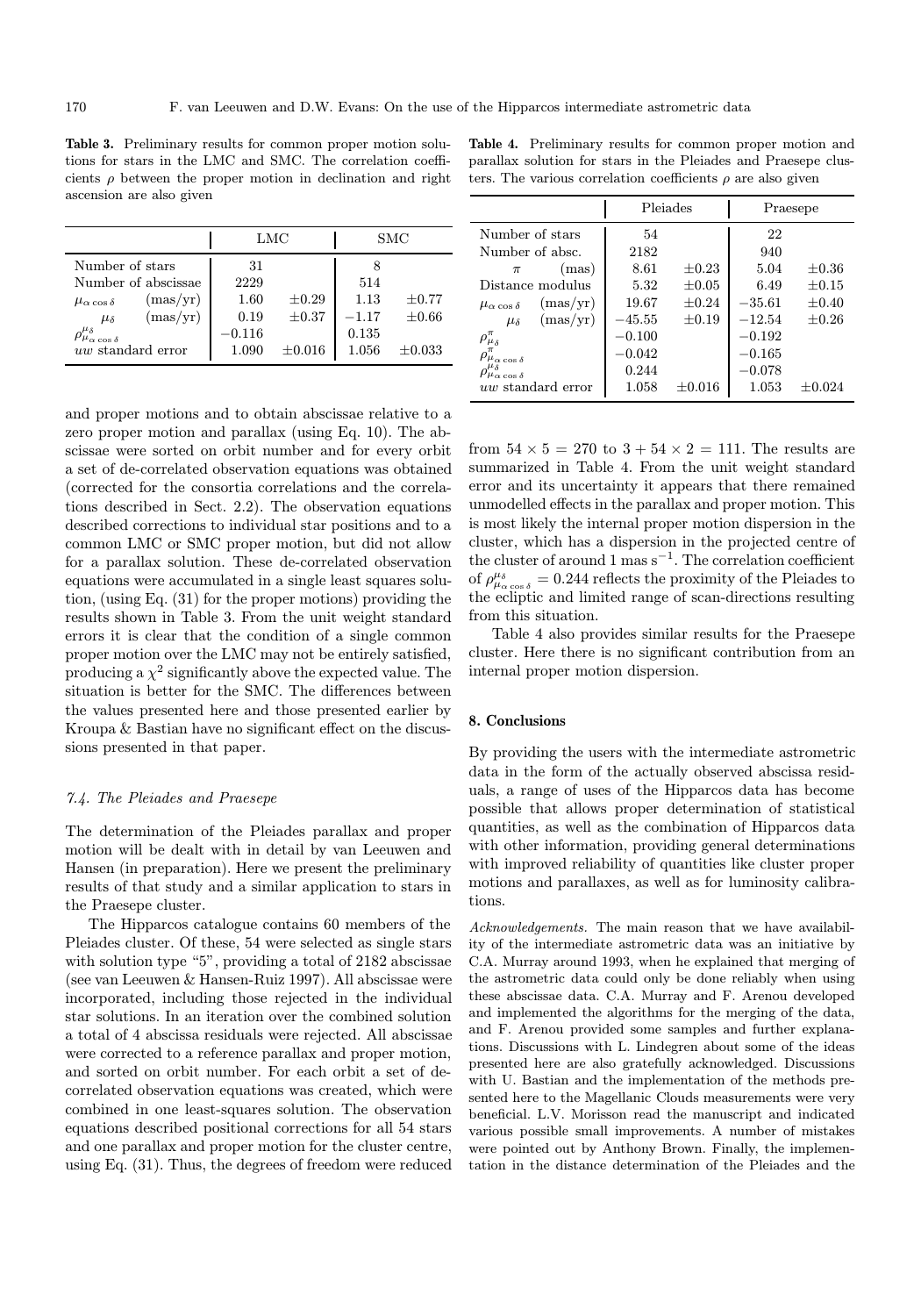involvement of Cristina S. Hansen Ruiz in that project, also greatly contributed to the present paper. The referee provided constructive suggestions and comments which were much appreciated.

#### Appendix A: Summary of the implementation method

In the following appendices a set of algorithms is presented as they were used in varies applications of the methods described in the present paper. The algorithms are built using a vectorial storage of symmetric and upper or lower triangular arrays, implicitly using the knowledge of symmetry or zero elements. This reduces storage needs and in some cases facilitates implementation. All algorithms are given in Fortran 77.

As a first step, the abscissae for all stars to which a combined and/or constrained solution is to be applied are extracted from the intermediate astrometric data file, where they are sorted on star number and for each star on orbit number. The abscissa file thus created is then sorted on orbit number and within each orbit on star number.

## Appendix B: Vector storage of arrays

The relation between the one-dimensional vectors (here symbolized by  $v$ ) and the matrices  $(M)$  they represent is as follows  $(i$  represents the rows,  $j$  the columns):

$$
v(k) = M(i, j)
$$
 for all  $j \ge i$  and  $k = j(j - 1)/2 + i$  (B1)

In a symmetric matrix the additional condition

$$
M(j, i) = M(i, j) \tag{B2}
$$

applies, and in a lower triangular matrix:

$$
M(i,j) = 0 \quad \text{for all } j < i. \tag{B3}
$$

## Appendix C: Building up of the covariance matrix

A covariance matrix is created for the data contained in each orbit. To each abscissa record is assigned a flag  $F(J)$ , which tests as .TRUE. for data from FAST, and as .FALSE. for data from NDAC. Abscissae are calculated using the mechanism described in Sect. 6, giving for each record a value ABSC(J). Each record is in addition identified by its star number, HIP(J). The covariance matrix is called CV and is stored in vector form as described above. The standard error on the abscissa residual is given by SRES(J) and the correlation coefficient with the same measurement as reduced by the other consortium by CCOR(J). The function ABSCCORR(F(J),LE,DIS) returns the correlation coefficient ACOR, which applies to data obtained within one consortium  $(F(J))$  with a given dataset length of N5 and an abscissae distance of DIS between two stars. Then, given N abscissa records for current orbit:

```
I1 = 0DO K = 1, N
C
C diagonal element
C
      I1 = I1 + KCV(I1) = SRES(K) * SRES(K)DO L = K-1, 1, -1L1 = K*(K-1)/2 + LIF(HIP(L) .EQ. HIP(K)) THEN
C
C same observation, different consortium
C
          CV(L1) = CCOR(K)*SRES(K)*SRES(L)ELSE
          DIS = ABS(ABSC(K) - ABSC(L))ACOR = ABSCCORR(F(L), NS, DIS)IF(F(L) . EQ. F(K)) THEN
\mathcal{C}C same consortium
C
            CV(L1) = ACOR*SRES(K)*SRES(L)ELSE
C
C different consortia, secondary correlation
C
            CV(L1) = CCOR(K)*ACOR*SRES(K)*SRES(L)END IF
          END IF
        END DO
```
# Appendix D: The square root of the inverse of the covariance matrix

There are various ways in which the square root of the inverse of the covariance matrix can be obtained. A numerically stable and simple method is by taking the square root of the covariance matrix first, and then inverting this lower triangular matrix. Alternatively, one could invert the covariance matrix, and then take the square root (but this could involve less numerically stable calculations).

The algorithm for the Cholesky factorization of the symmetric matrix CV is as follows:

```
M = N*(N+1)/2DO I = 1, M
 LT(I) = CV(I)END DO
DO I = N, 2, -1
 LT(M) = SQRT(LT(M))K = 0M = M - IL = MDO J1 = 1, I-1L = L+1LT(L) = LT(L)/LT(M)DO J2 = 1, J1
     K = K+1LT(K) = LT(K) - LT(M+J2)*LT(L)END DO
```